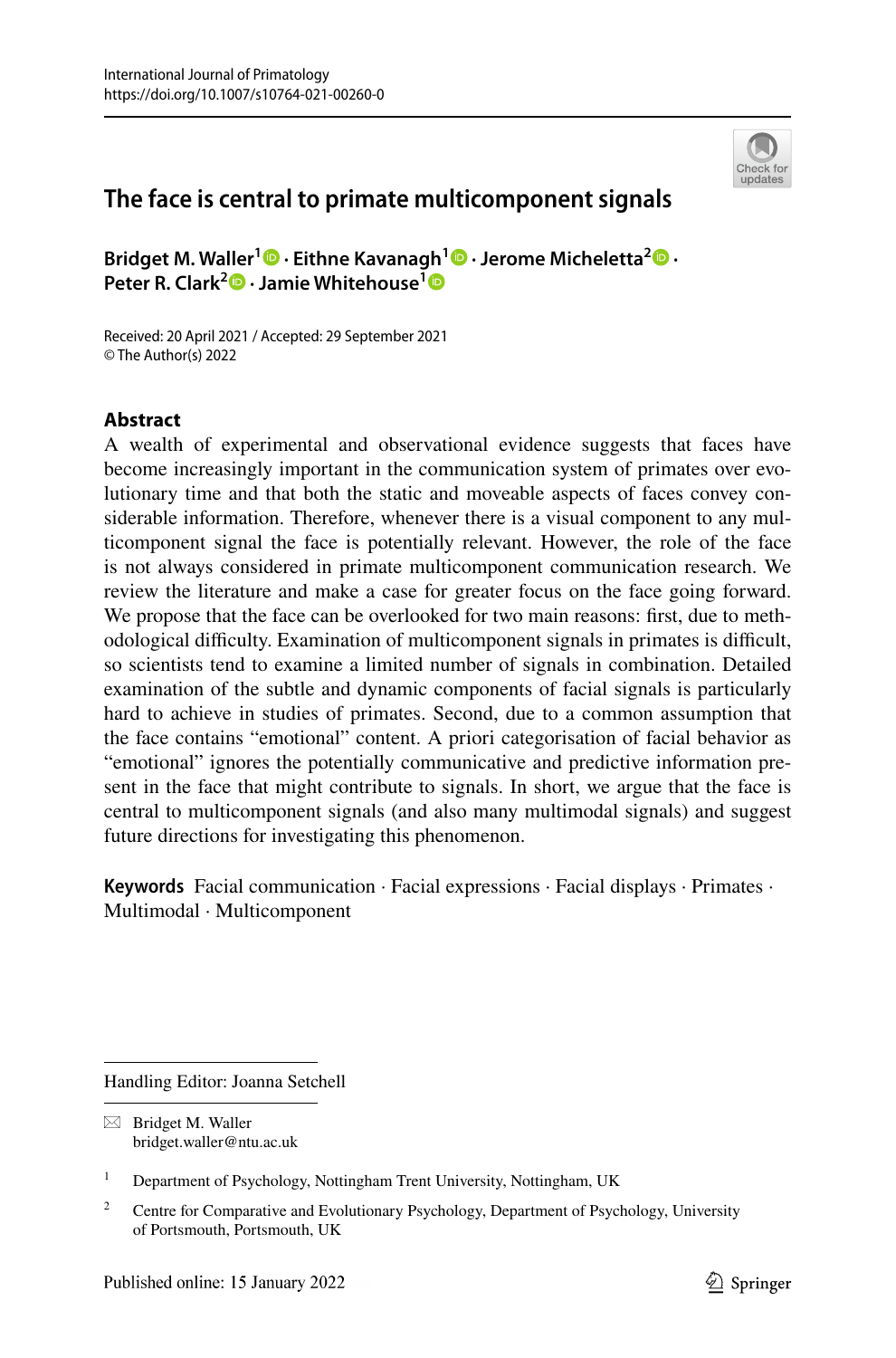#### **Introduction**

Multicomponent and multimodal signals have been proposed as having a potentially important role in communicative complexity, specifcally language evolution (Liebal *et al.,* [2014](#page-14-0); Partan & Marler, [1999;](#page-15-0) Rowe, [1999\)](#page-15-1). It has been argued that combining signals in some way (simultaneously or sequentially) increases the generative and/or fexible power of a communication system, which in turn requires more complex cognition for the production and perception of communicative signals. Multimodal refers to communication combining multiple sensory sources, such as auditory and visual (Rowe, [1999\)](#page-15-1), and multicomponent refers to combinations of diferent signals regardless of the sensory modality (see below for more discussion of defnitions). Thus, an evolutionary drive toward communicative complexity may have coincided with both increased multimodality and multicomponent signaling. As such, scientists interested in comparative communication tend to agree that signals should not be studied in isolation and have become "multimodalists" (Fröhlich *et al.,* [2019\)](#page-13-0). However, despite this widespread call to adopt a multimodal or multicomponent approach, in practice any approach beyond single signal types is uncommon (Slocombe *et al.,* [2011](#page-15-2)). Also, even though there is widespread agreement that signals should be understood as whole entities, research (often necessarily) involves carving up multimodal signals into component parts based on some a priori assumptions. In doing so, this creates a paradox. The multifaceted phenomenon is partitioned to provide a detailed sense of all parts of the whole, but in doing so, it is possible that we lose perspective of the whole. For example, delineating faces from bodies, or calls from faces, might mean that the way that these components interact is overlooked, and/or we make assumptions about what each component does and study them diferently.

Many characteristics of animals, in both form and behavior, have the potential to transmit information. Much of this information is available through the visual channel (through bodies, faces). We argue, however, that the physical features of primates are not all equal in terms of communicative salience, and so there are implications of ignoring some characteristics over others. The face, in particular, is an attention grabbing, meaningful, and salient feature of all primates (Mitchell *et al.,* [2014;](#page-14-1) Nahm *et al.,* [1997](#page-14-2)), and it is highly unlikely that the presence (or absence) of facial information in all its potential forms is irrelevant when observers are viewing signals in conspecifc primates. Any multicomponent signal that includes a visual element, therefore, contains information about the face whether or not this is being recorded by the researcher. Even visual cues on the primate body (for example, sexual swellings in chimpanzees, *Pan troglodytes*) could be interpreted diferently if the female is looking at the observer. Consequently, overlooking the face when examining multimodal signals could result in a miscategorization of the signal and limit our understanding of the communication taking place.

We review the evidence that the face is important in primate communication and make a case for greater focus on the face in multimodal and multicomponent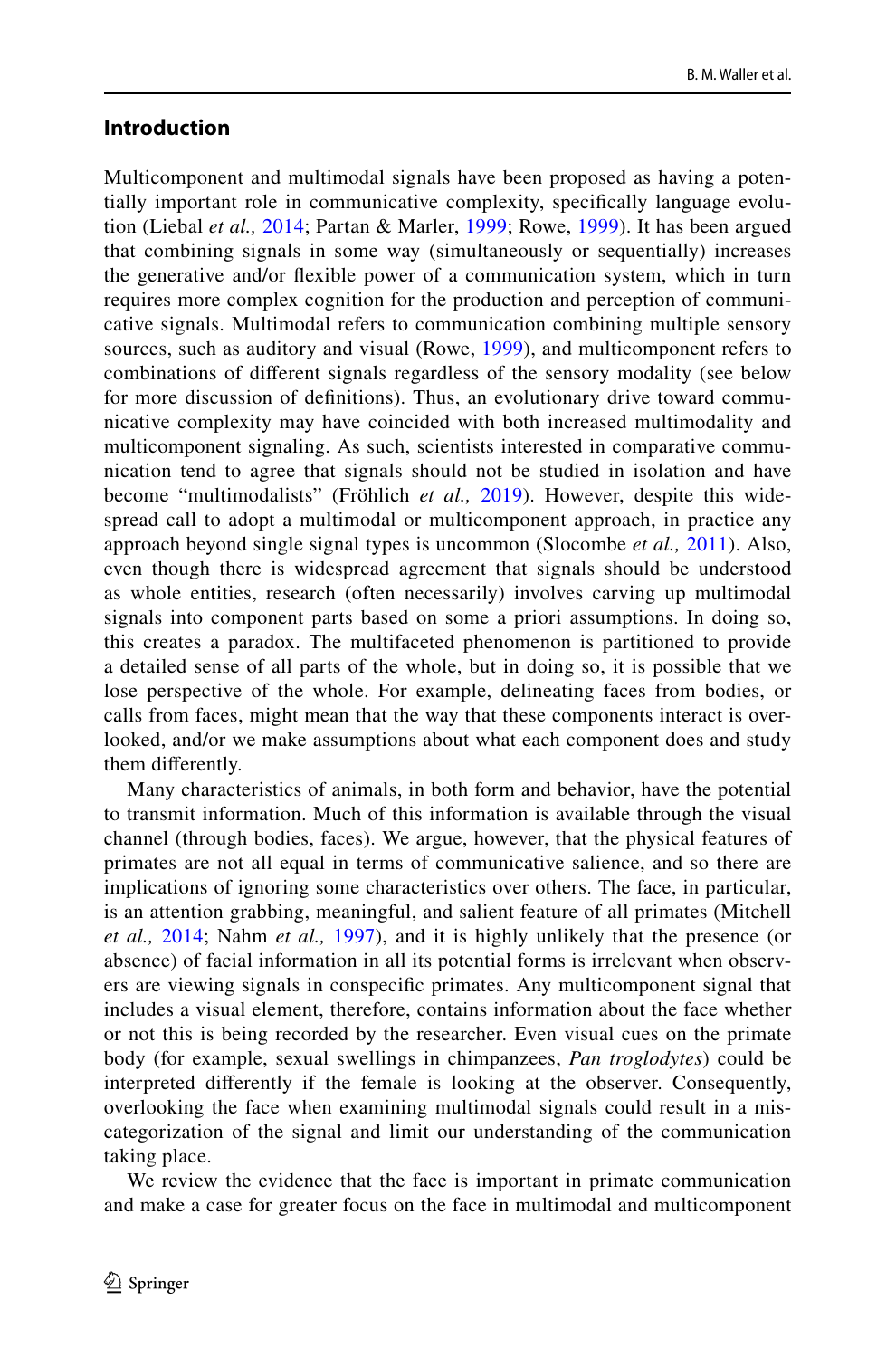communication research (regardless of whether facial movements are present). We examine the literature where the face has been included in multimodal and multicomponent communication research to date and discuss the theoretical and methodological reasons why it might have been overlooked. Finally, we propose solutions.

#### **How do primates see the face?**

Early primates were characterised by expansion of the visual cortex relative to other brain areas and greater connectivity between visual and motor cortices (Molnár *et al.,* [2014](#page-14-3); Sherwood, [2005](#page-15-3)), which likely coincided with heavier reliance on the vis-ual domain for communication (Dobson & Sherwood, [2011\)](#page-13-1) than other mammals. Likewise, the physical features of the primate face and associated behaviors suggest an evolutionary shift toward greater salience and communicative prominence of the face. Thus, there appears to be specialization in both senders and receivers for facial communication in primates (Fig. [1\)](#page-2-0).

Primate faces are largely hairless. Color vision may have coevolved with this hairlessness in primate faces to facilitate the detection of facial color changes associated with social and sexual displays (Changizi *et al.,* [2006;](#page-13-2) Santana *et al.,* [2012\)](#page-15-4). For example, some primates have trichromatric color vision system, which allows better detection facial signals, such as the facial redness associated with female intracycle fertility in rhesus macaques (*Macaca mulatta*) (Hiramatsu *et al.,* [2017\)](#page-14-4). Despite the relative hairlessness, there are conspicuous hairy growths in some species that could be associated with facial signaling (Flecha-García, [2010;](#page-13-3) Sadr *et al.,* [2003](#page-15-5); Watt *et al.,* [2007](#page-16-0)). Human eyebrows, for example, despite having possible protective function against sweat and sun, also seem important in punctuating speech



<span id="page-2-0"></span>**Fig. 1** Information in the face. Example of the static (left) and dynamic (right) information that can be extracted from a conspecifc face in primates, which are thought to be separated by distinct neural pathways (Bernstein & Yovel, [2015](#page-12-0)).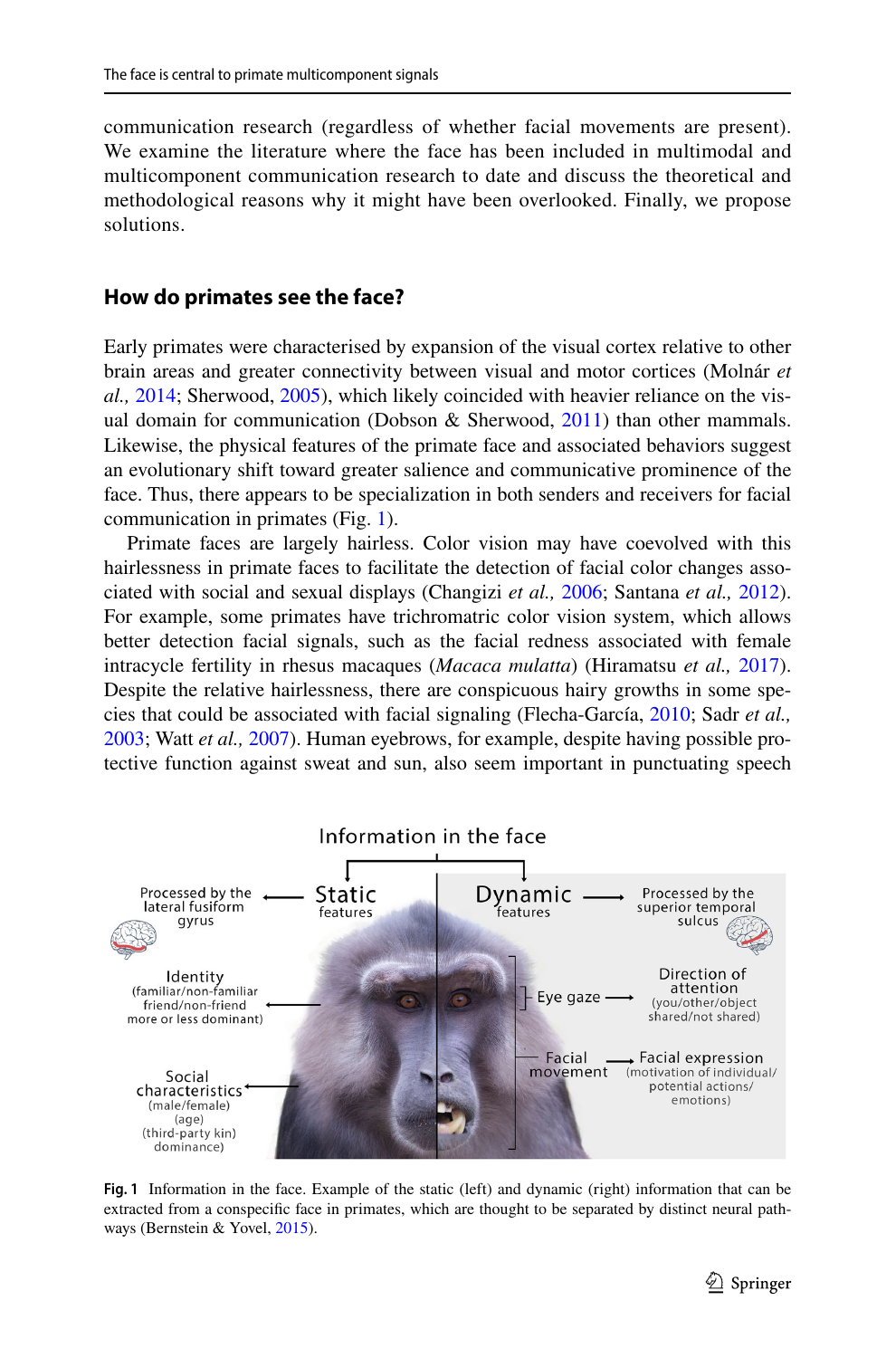(Flecha-García, [2010\)](#page-13-3), are key features for identity recognition (Sadr *et al.,* [2003](#page-15-5)) and regulate the visibility of eye gaze direction (Watt *et al.,* [2007](#page-16-0)). Similarly, it is possible that eyelashes enhance eye stimuli in addition to having protective function. Radial venation patterning in fower petals serve as nectar guides to potential pollinators (Whitney *et al.,* [2013\)](#page-16-1), and so it is worth considering whether attention to the eyes is enhanced by the radial patterning of eyelashes. Eyes are powerful stimuli and provide cues about another's attention (looking at you; looking at other) and whether this is shared with you (we are looking at the same thing; we are looking at each other). Humans are sensitive to even very subtle changes in eyes, such as pupil size (Demos *et al.,* [2008](#page-13-4)). Pupil size changes can modulate social processes, such as perception of emotion (Harrison *et al.,* [2007](#page-14-5)) and preference for mutual gaze (Binetti *et al.,* [2016](#page-12-1)). Thus, any features that draw attention to the eyes are likely to be benefcial in a cooperative system with mutual interests, even if the primary function is something else.

Primates also produce numerous subtle facial movements underpinned by the activation of a complex network of facial muscles. These muscles are well conserved throughout the primate order (Burrows, [2008\)](#page-13-5) and considerably more complex than those found in other mammals. The area of the motor cortex that innervates these facial muscles (facial motor nucleus, VII) has similar structure and organization across mammals, but some features suggest greater control of facial muscles in primates (Sherwood, [2005](#page-15-3)). For example, there are direct connective projections to facial muscles found only in catarrhine primates and the volume of the facial nuclei of the brainstem is greater in great apes and humans compared with other primates and other mammals (Sherwood, [2005\)](#page-15-3). The extent and manner of voluntary and fexible control also is likely related to the specifc properties of the muscle fbers themselves. Slow-twitch muscle fbers are usually involved in activities requiring precise control of weak forces, suggesting that these muscles can be used in a slower and more precise manner. Some facial muscles in the human face have a higher proportion of slow-twitch muscle fbers than both rhesus macaques and chimpanzees (Burrows *et al.,* [2014](#page-13-6)). Such fne-grained control of facial muscles likely increases as complexity of facial behavior increases.

Primates can use faces to identify key physical and social characteristics from the conspecifc primate face (Fig. [1\)](#page-2-0). Often based on the static rather than moveable aspects of the face, primates can distinguish between other individuals in terms of their identity (e.g., many species: Parr, [2011\)](#page-15-6), sex (e.g., rhesus macaques: Paukner *et al.,* [2010\)](#page-15-7), third-party kin relationships (e.g., chimpanzees: Parr & de Waal, [1999](#page-15-8)), attractiveness (e.g., rhesus macaques: Waitt & Little, [2006](#page-15-9)), and, potentially, dominance (e.g., bonobos, *Pan paniscus*: Martin *et al.,* [2019\)](#page-14-6). The neural pathways underpinning these perceptual processes are broadly similar across primates (Freiwald *et al.,* [2016](#page-13-7)), although monkeys seem to have less face expertise than apes on the whole (Parr *et al.,* [2008](#page-15-10)).

In primates, faces are attention-grabbing phenomena, more so than in other mammals. Like humans, other primates prefer to look at faces compared with areas surrounding the face (common marmosets, Callithrix jacchus: Mitchell *et al.,* [2014;](#page-14-1) rhesus macaques: Nahm *et al.,* [1997\)](#page-14-2). When viewing naturalistic pictures of whole animals, eye-tracking studies showed that both humans and chimpanzees look frst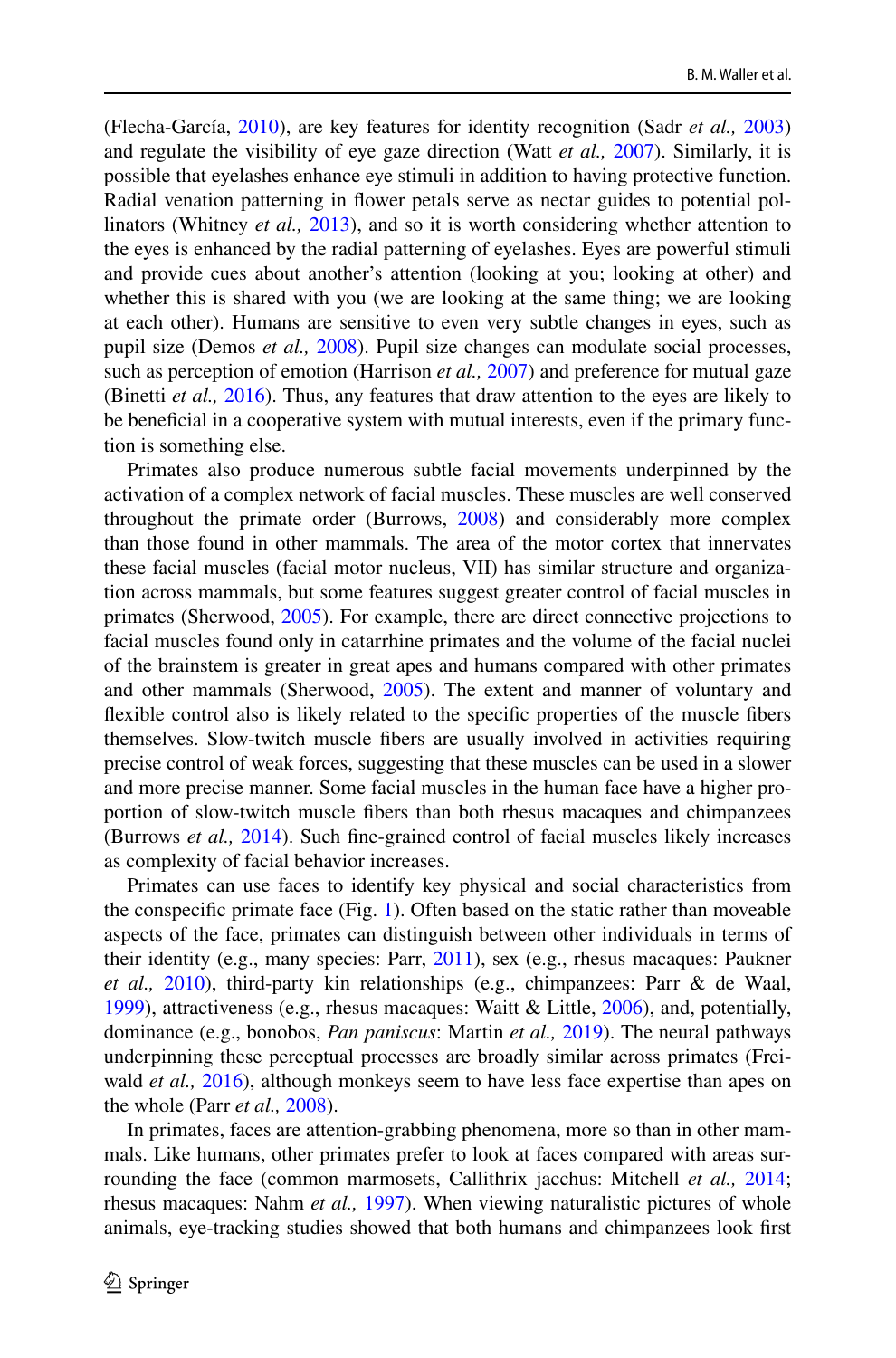at the face region and look longer at the face region in total compared with other parts of the body (Kano & Tomonaga, [2009](#page-14-7)). Interestingly, this pattern of increased attention to the face was not seen in domestic dogs (*Canis lupus familiaris,* Correia-Caeiro, Guo, & Mills, [2021a](#page-13-8)) who attend more to the body than the face in both con-specifics and humans. The chimpanzee stimuli used by Kano and Tomonaga [\(2009](#page-14-7)) did not display any prototypical facial expression or notable facial movement, suggesting that primate faces capture attention regardless of whether they contain communicative information. In humans, faces are attended to preferentially from birth (Frank *et al.,* [2014](#page-13-9)), a mechanism that persists in adulthood (Stein *et al.,* [2011\)](#page-15-11) and can occur below threshold awareness (Lueschow *et al.,* [2004](#page-14-8)). Therefore, it is likely that similar mechanisms that facilitate bias to faces exist in nonhuman primates.

Given that "neutral" primate faces still command attention from conspecifc observers, we argue that a face can never be truly considered "neutral." First and foremost, if visible, static features are still present and indicative of identity and individual characteristics. In addition, however, the absence of movement in a primate face is still communicating something by the very fact that what *could* be present is not. In a match-to-sample experimental design, crested macaques (*Macaca nigra*) diferentially predicted the social outcome of an approach between two unknown individuals depending on the facial expression featured on the face (Waller *et al.,* [2016](#page-16-2)). The neutral face was more closely associated with a confict outcome than screams and threat faces, suggesting that the absence of facial expression was perceived as more likely to result in confict. The interpretation was that the presence of any communicative information (regardless of valence) reduces uncertainty and allows other individuals to respond appropriately, and so a neutral face is conspicuous by the very absence of movement. It also is possible that a neutral face is viewed as a negative signal due to the absence of any afliative signal. Therefore, as long as the face is visible, it is essentially always of potential importance regardless of whether it displays facial movement. There are circumstances when the face might not be visible, of course, but this should not be confused with a visible face that does not show movement.

The importance of combinationality is, of course, central to the notion of multimodality (Partan & Marler, [1999\)](#page-15-0), in that perception of one feature or behavior is infuenced by the presence of another. Despite the long-understood importance of faces in human perception, their salience and meaning are afected by other aspects of the scene. For example, human facial expressions are interpreted diferently when paired with diferent body positions (Aviezer *et al.,* [2008](#page-12-2)). These prototypical, basic facial expressions, often argued to be categorically discrete and universally recognized (Ekman *et al.,* [1969](#page-13-10)) thus are sensitive to context and interpretation can be modifed at an early perceptual level. There is clear perceptual interaction, therefore, between the face and other aspects of the body during interpretation of signals.

In sum, the evidence that the primate face has evolved as a salient and communicative feature suggests that even when "neutral" in the absence of specifc facial movement, there is still meaningful information available to others that has the potential to change the perception of signals. Equally, interpretation of the face can be infuenced by the position and movement of the body.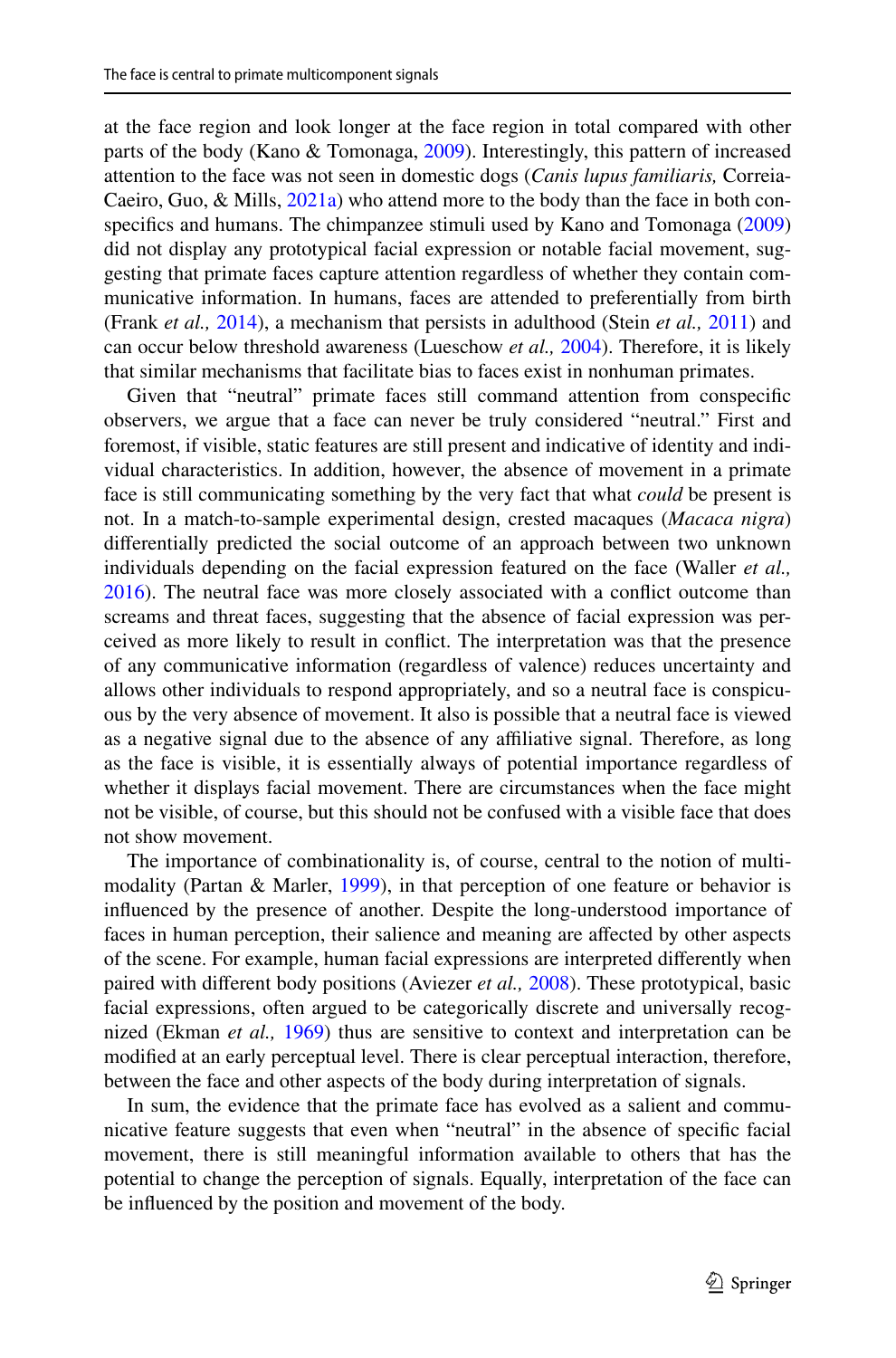#### **Why are multicomponent signals important?**

Multimodality, in essence, refers to communication thtat provides information from multiple sources, such as auditory information combined with visual (Rowe, [1999\)](#page-15-1). Many scientists consider a signal to be multimodal only when it is received from more than one sensory channel: auditory, visual, tactile, or chemical (CANDOLIN, [2003](#page-13-11); Higham & Hebets, [2013](#page-14-9)). However, others have suggested that any combination of facial, gestural, and vocal signals should be classed similarly (occasionally but less frequently, including olfactory signals: Liebal *et al.,* [2014\)](#page-14-0). The rationale for this divergent usage is that in primates, the way these signal types are cognitively processed and produced can be meaningfully diferent (Tomasello, [2010;](#page-15-12) Waller *et al.,* [2013\)](#page-16-3). Thus, a gesture and a facial expression may provide separate concurrent streams of information, despite the fact they are both received through the visual channel. While there may be an argument to use a separate term (e.g., "multicomponent": Micheletta *et al.,* [2013](#page-14-10)), many of the proposed advantages of multimodal signaling based on multiple sensory channels also apply to this usage, and so studying the combination of these signal types may have important implications for understanding the evolution of language and communication. However, to avoid any confusion, we use multicomponent as a more inclusive term to capture all signals that include one or more visual elements. Regardless of the defnition adopted for diferent types of signals, we argue that the presence or absence of the face in any signal is signifcant, and so it could be argued that all signals are multicomponent.

The primary value of multimodal (and multicomponent) signaling over single types of signaling is that it can provide increased availability of information to the receiver—either by increasing the amount of information, or by increasing the likelihood that the information is successfully transferred to the receiver (Partan & Marler, [2005\)](#page-15-13). Animals frequently inhabit noisy environments in which signals from one sensory modality are not accessible to the receiver (e.g., visual signals not visible due to dense forestation, or audio signals inaudible due to interfering sounds). The use of multimodal signals may increase the likelihood that information can be received in such environments. For instance, wolf spiders (*Schizocosa retrorsa*) combine visual and seismic signals to increase the likelihood of receiver response in bright and dark conditions (Hebets & Papaj,  $2005$ ). This is an example of a redundant function (in the sense that no new information is transferred, but the message is enhanced), but multimodal signals also may serve nonredundant functions (see Partan & Marler, [2005](#page-15-13) for a complete framework of multimodal signal functions). The components of multimodal signals may send separate information independently, but they also may combine to send entirely new information than either component could provide separately. Such a function would allow for multimodality to considerably increase complexity in communication systems, but it has not yet been identifed in primate communication. Great apes often produce multimodal signals in conditions of good visibility and audibility, which could point toward a nonredundant function, because the likelihood of the message being received is high (Taglialatela *et al.,* [2015](#page-15-14)), but this has not yet been empirically demonstrated. Only by examining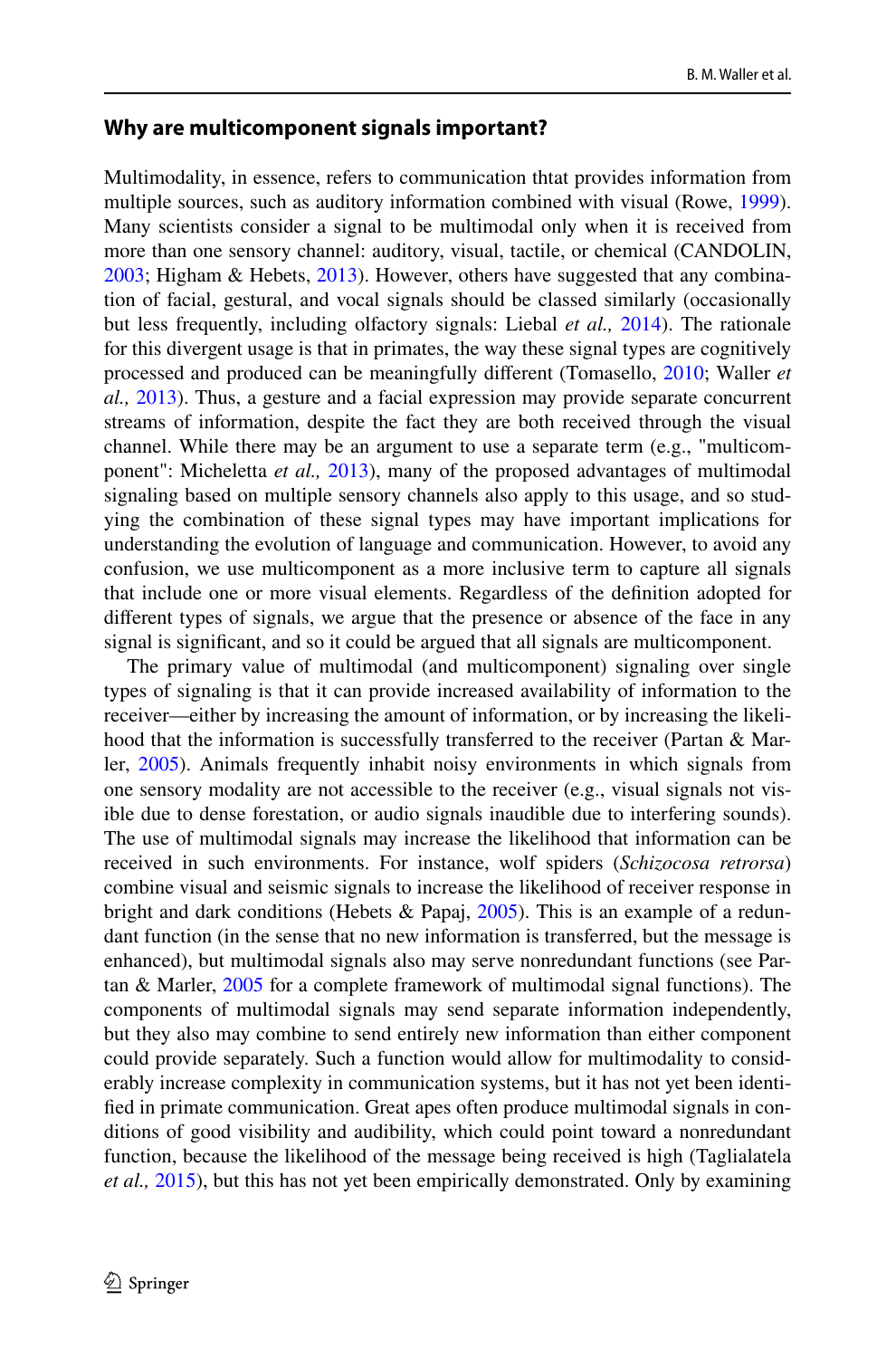the integration of multiple modalities holistically can the full capacity of primate communication be revealed.

Many scientists are interested in multimodality and multicomponent signaling for its value in informing theories of human language evolution, and there is increasing interest in the possibility that language has multimodal origins (Fröhlich *et al.,* [2019](#page-13-0); Taglialatela *et al.,* [2011](#page-15-15)). One line of inquiry for language evolution scholars is to identify the components and underlying capacities of language and to test their presence in nonhuman primate communication systems (Slocombe *et al.,* [2011\)](#page-15-2). The corresponding argument is that if these capacities can be identifed in other primate species, they represent the "building blocks" available to human ancestors before the evolution of language in its current state. Many capacities have been identifed in diferent modalities in diferent species (e.g., referentiality in vocalizations, Seyfarth & Cheney, [1990](#page-15-16); intentionality in gesture, Tomasello, [2010\)](#page-15-12), often provoking claims that the origins of language can be found in the modality displaying this capacity. However, proponents of a multimodal or "amodal" (i.e., human language is not rooted in any specifc communication system in the common ancestor) origin of language argue that the modality through which a language-like capacity is expressed is largely irrelevant, because its expression may have diverged from our common ancestor either in the respective species or in humans (Slocombe *et al.,* [2011\)](#page-15-2). Importantly, although human language is primarily expressed through the vocal modality, it can equally be expressed gesturally through sign language (Sandler & Lillo-Martin, [2006](#page-15-17)), indicating that underlying language capacities are not modalitybound. This points toward fexibility in the expression of diferent capacities and classes of information across modalities and primate species and emphasises the importance of a multimodal and/or multicomponent approach.

The combination of components into multicomponent signals may in itself be an important precursor to human language and communication by conveying different types of behavioral and affective information at the same time (Waller *et al.,* [2013\)](#page-16-3). The potential for a multicomponent signal to emit additional information than its unimodal components separately, and to do so more efficiently, means that it could have represented an important starting point in human ancestors for the evolution of the rapid complex information transfer associated with human language. More broadly, human communication is inherently multicomponent. Holler and Levinson ([2019\)](#page-14-12) proposed that face-to-face interaction is the ecological niche in which language evolved, and language is embedded in multimodal signals between the speaker and the audience. Visual signals are almost always produced alongside spoken conversation, providing important context and facilitate shared understanding between interactants (e.g., eyebrows punctuating speech, Ekman, [1979](#page-13-12); iconic gestures disambiguating speech, Holle & Gunter, [2007](#page-14-13)). Similarly, many nonhuman primate species live in closely bonded, relatively cohesive groups, with frequent visual and audible contact between group members, and their use of multicomponent communication is well-documented (e.g., bonobos: Genty *et al.,* [2014](#page-13-13); crested macaques: Micheletta *et al.,* [2013;](#page-14-10) chimpanzees: Wilke, [2017\)](#page-16-4). It therefore is crucial that the holistic multicomponent interaction between primates is examined and understood in the quest to understand the evolutionary roots of human communication and language.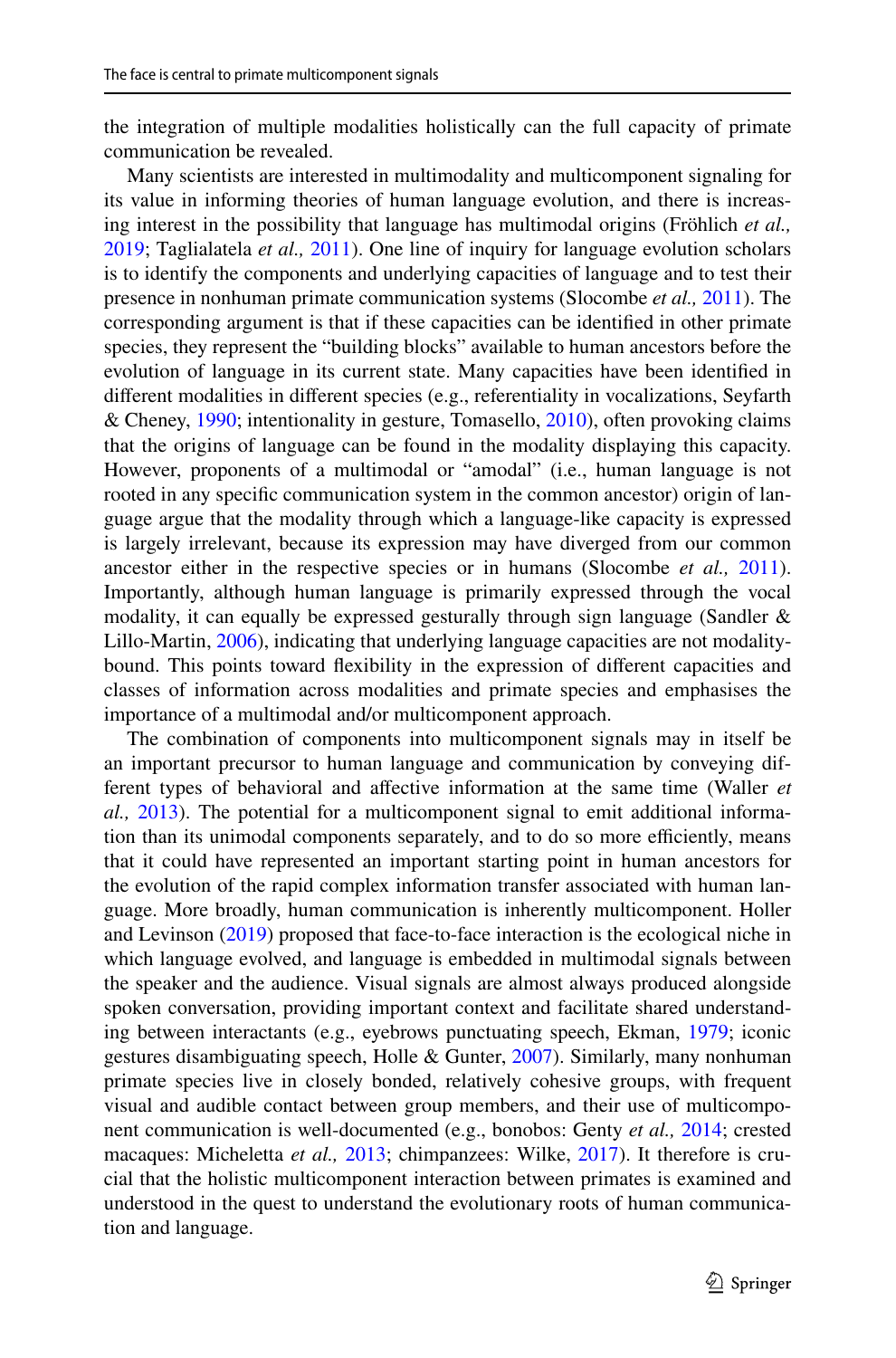# **How has the face been considered in multicomponent signal research so far?**

In 2011, a review of the primate communication literature revealed striking diferences in the methodological and theoretical focus of published research depending on the species class under study (Slocombe et al., [2011\)](#page-15-2). Notably, studies investigating multicomponent communication represented only 28 of 553 studies examined (5%); 22 examined facial expression alongside at least one of gestural or vocal communication. Since then, multicomponent research in primatology has gained popularity in principle but still accounts for the minority of publications in primate communication and often ignores facial signals (Liebal *et al.,* [2014\)](#page-14-0).

Experimental research focussing on cross-modal integration is a notable exception. A number of studies investigating the evolutionary precursors of humans' ability to perceive and integrate spoken utterances with facial movements found evidence for this multisensory integration across a number of nonhuman primate species. Using a preferential-looking paradigm, Ghazanfar *et al.* ([2005\)](#page-14-14) presented rhesus macaques with video clips of conspecifcs producing two diferent vocalisations, paired with the sound of one of these vocalizations. The macaques spent more time looking at the matching visual stimulus than the nonmatching stimulus, indicating that they recognized the correspondence between auditory and visual information for these two vocalizations. Following this seminal work, further "preferential looking" studies were conducted in a number of nonhuman primate species, with similar results (e.g., grey-cheeked mangabeys (*Lophocebus albigena*), Bovet & Deputte, [2009](#page-13-14); capuchin monkeys (*Cebus apella*), Evans *et al.,* [2005;](#page-13-15) chimpanzees, Izumi & Kojima, [2004](#page-14-15)). Parr [\(2004](#page-14-16)) obtained similar fndings using a matching-tosample procedure in chimpanzees.

A few observational studies have attempted to document facial signals with a multicomponent perspective. In captivity, 50% of chimpanzees' vocalizations were accompanied by signals from one or more other modalities within 2 s (Taglialatela *et al.,* [2015\)](#page-15-14). Although the authors did not provide data on the relative frequencies of diferent signal modalities, facial signals did occur in a number of these multicomponent bouts. In a more detailed account, Wilke and colleagues [\(2017](#page-16-4)) attempted to quantify the multicomponent repertoire of wild chimpanzees. They considered eight diferent facial signals, of which six temporally overlapped with signals from diferent modalities. While the frequency of production of these multicomponent facial signals was low, they constituted a nonnegligible part of the multicomponent repertoire. The most complete quantitative account of multicomponent communication in a nonhuman primate to date is Sarah Partan's ([2002\)](#page-15-18) study of rhesus macaques. Components of facial signals (i.e., mouth, ear, eyebrow, and head position, as well as gaze direction) were considered alongside body postures and vocalization, and the composition of the multicomponent signals was analyzed using Principal Component Analysis and Multiple Correspondence Analysis. With this method, she identifed clusters corresponding to threatening, submissive, and afliative behavior with an unprecedented level of detail and demonstrated the multicomponent nature of rhesus macaques' communication.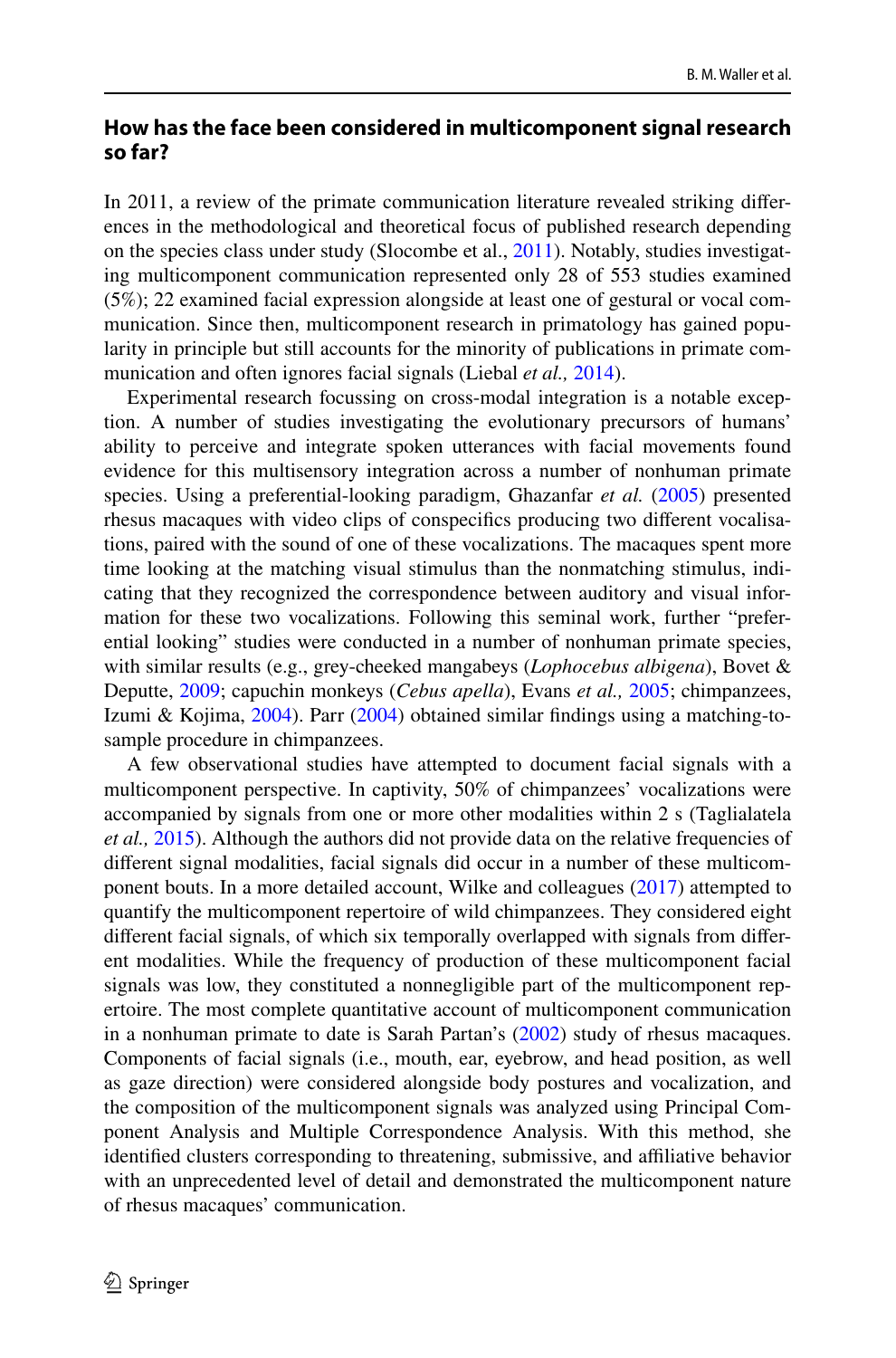Although these overviews of species' multicomponent repertoires are useful, the efforts required to collect enough data to be able to examine the function of multicomponent signals often are restrictive and the analyses are problematic. Instead, several researchers have chosen to focus on a single facial signal and its combination with signals from other modalities. For example, Fig. [2](#page-8-0) illustrates how diferent face positions and movements can infuence the form (and potential interpretation) of gestures and vocalization combinations in chimpanzees. This approach has the beneft of providing a richer understanding of the function of multicomponent signals (although at the cost of ignoring a large part of the communicative repertoire). Chimpanzees can produce facial expressions that are visually identical but appear to have diferent functions when used singly and when used in combination with a vocalization (Davila-Ross *et al.,* [2015\)](#page-13-16) and also use diferent combinations of gesture and facial expression that elicit diferent responses from conspecifcs (Oña *et al.,* [2019](#page-14-17)). In Japanese macaques (*Macaca fuscata*), females exhibit variations in facial color parameters alongside changes in vocal behaviors, which might infuence male behavior and reduce the probability of mating with females who are already pregnant (Rigaill *et al.,* [2015](#page-15-19)). Crested macaques frequently produce lipsmacks, a facial signal that can be accompanied by a close-range vocalization: the soft grunt. In this species (Micheletta *et al.,* [2013](#page-14-10)), as well as in rhesus macaques (Partan, [1998](#page-15-20)), multimodal lipsmacks were more likely to elicit positive responses in the form of afliative body contacts, demonstrating the importance of a multimodal approach to better characterize the complexity of communication in nonhuman primates.

### **Why has the face been overlooked in primate multicomponent communication research?**

We argue that there are two main reasons why the face is hard to integrate in primate multicomponent communication literature. The frst is a purely methodological point. It is difficult to record primate signals in general, but we argue that it



<span id="page-8-0"></span>**Fig. 2** The importance of the face in multicomponent signals. A chimpanzee gesture paired with diferent head positions and movements of the face, illustrating the potential for diferent resulting meanings. **A.** Arm stretch gesture with face down/not visible; **B.** Arm stretch gesture with AU22 (lip funneler) + AU25 (lips parted) + AU26 (jaw drop) and vocalization; **C.** Arm stretch gesture with "neutral" face. Note: these chimpanzees are composite images featuring multiple individuals (i.e., head, body, and face taken from diferent individuals were combined to illustrate a single individual). Picture credit: Matt Henderson.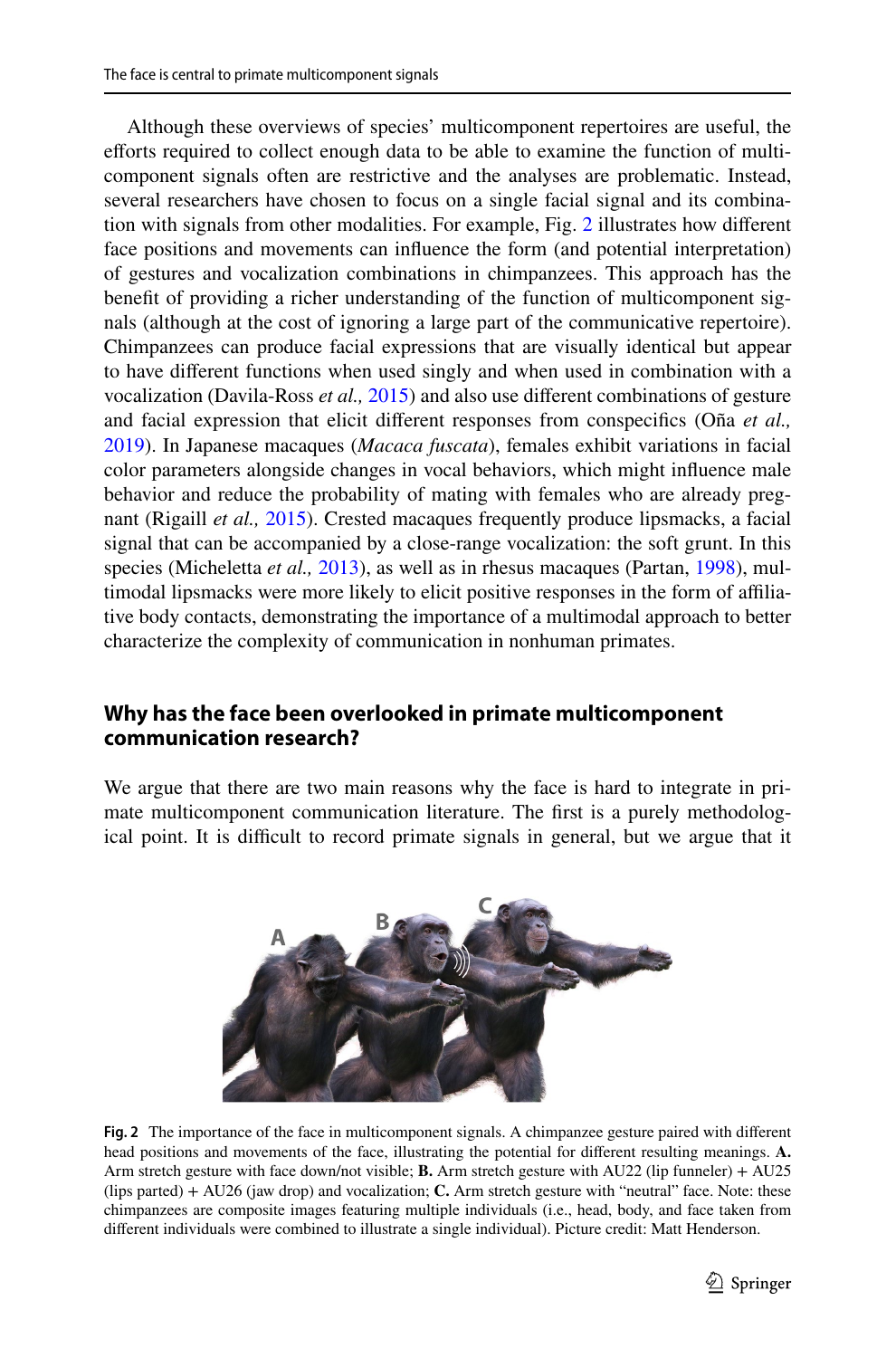is particularly difficult to capture the detail of facial expressions, and the methods that are available (e.g., Facial Action Coding Systems, Waller *et al.,* [2020\)](#page-16-5) can be onerous. Second, there is a long history of approaching facial expressions as emotional entities, which has perhaps side-lined them from mainstream discussion of the evolution of communication. Investigation of the evolutionary roots of language has been a particular focus within the feld (Liebal *et al.,* [2014](#page-14-0)), and because facial expressions are rarely considered as precursors to language, this also might have defected attention. To clarify, although primate facial communication research is a fairly active feld independently, we are argue that it is not well integrated into other modalities of primate communication research (as evidenced by a comprehensive literature review (Slocombe *et al.,* [2011\)](#page-15-2) and a recent follow-up to this review (Liebal *et al.,* [2014](#page-14-0)).

#### **Methodological reasons**

As discussed earlier, the primate face has the capacity to produce numerous dynamic appearance changes—both subtle and extreme. The specifc social impact of these facial movements on other individuals is not always easy to determine (and in many cases there might be no impact at all), but to determine this impact, the facial movements need to be recorded accurately. There are practical considerations that might make this hard to achieve. Given the subtlety of some facial movement, human observers might underestimate the occurrence of facial movements due to distance and thus potentially miss their contribution to social interactions, particularly in wild populations. Likewise, body orientation can afect our ability to collect data on facial movements but has less of an impact on the visibility of gestures. For example, Hobaiter *et al.* [\(2017](#page-14-18)) aimed to collect data on vocalization, gesture, and facial movement in chimpanzees but were unable to collect sufficient information on faces due to the above difculties. It also is difcult to determine for humans to assess eye contact between individuals (although see Bard *et al.,* [2005;](#page-12-3) Bethell *et al.,* [2007](#page-12-4)), which could be an important factor in whether facial movements are likely relevant in a social interaction. Another problem is that because the production of vocalizations always involves some movement of the jaw and/or face, it is difficult to identify meaningful facial movements that augment an audible signal.

There also are perceptual reasons why accurate recording of facial expression is difficult. Unlike vocalizations and gestures, there are clear counterparts to human facial expressions in other primate species. Some facial expressions appear so similar that scientists have investigated similarity of form and function for decades (e.g., human smile and bared-teeth display, Van Hooff, [1972\)](#page-15-21). These similarities likely indicate some shared history, but this also can lead to problematic subjective interpretation and false judgements of physical properties (Waller *et al.,* [2007](#page-16-6)). Historically, scientists have tended toward a holistic approach to primate facial movements and identifed confgurations of facial movements as the unit for analysis (e.g., bared-teeth display, threat face). Such a priori classifcation can be problematic for many reasons: relevant detail can be missed; meaningful variants can be lumped together (Clark *et al.,* [2020](#page-13-17)); and the labels often are loaded with emotional and/or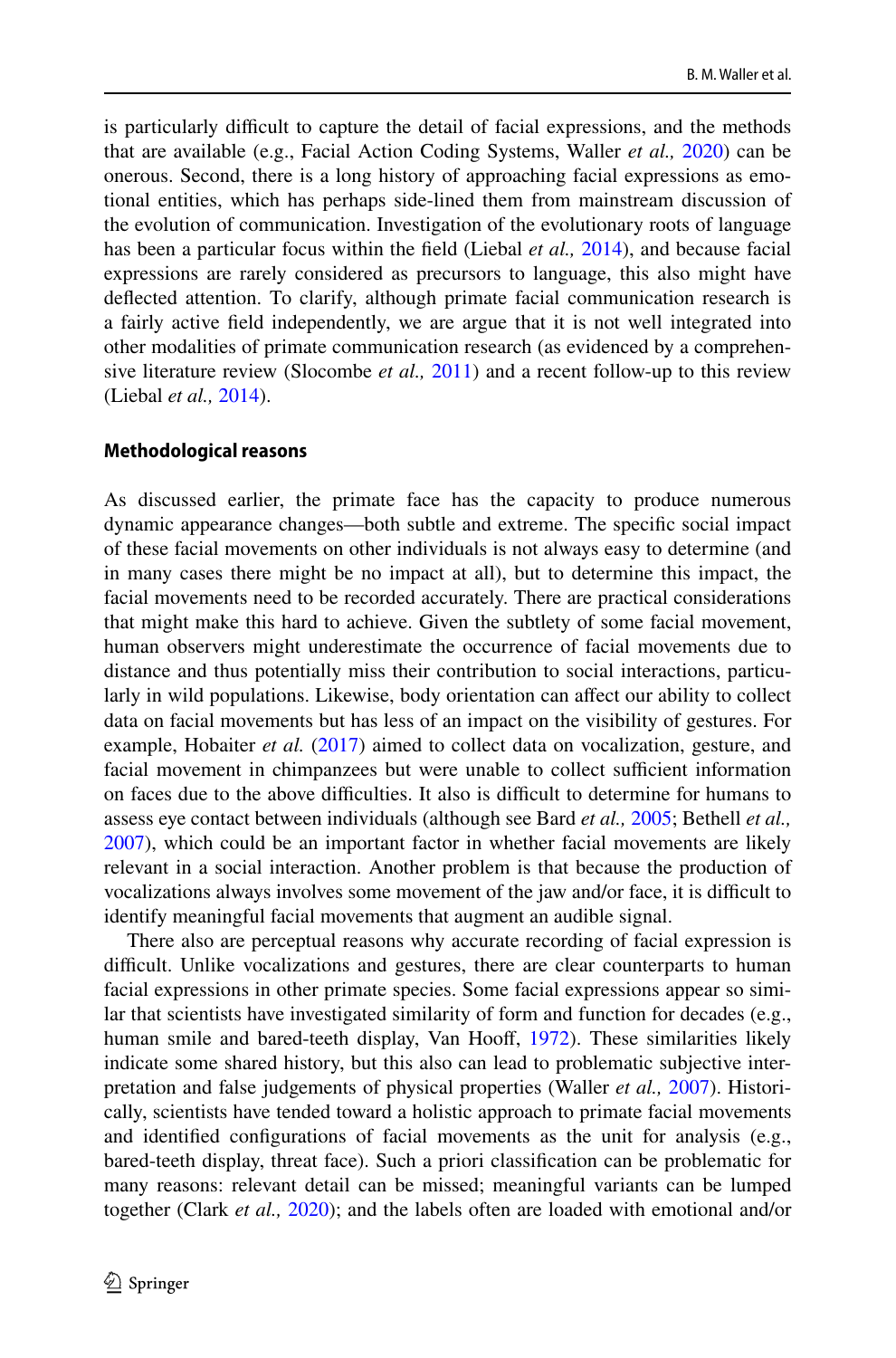functional assumptions (see Waller & Micheletta, [2013](#page-16-7) for a more extensive discussion of this issue).

To solve these problems in human facial expression research, FACS (Facial Action Coding System: Ekman *et al.,* [2002;](#page-13-18) Ekman & Friesen, [1978](#page-13-19)) was developed (Fig. [3](#page-10-0)). FACS divides the face into the minimal units of facial movements (Action Units [AUs]), which are based on specifc muscles movements. The goal was to make identifcation of facial movement anatomically based and as detailed and objective as possible. FACS has now been modifed for use with multiple primate species (chimpanzees, macaques, orangutans, hylobatids: see Waller *et al.,* [2020](#page-16-5) for a review), which should help to minimize the problems stated above. The systems require training and can be time consuming, however, and reliability is not always easy to achieve (Molina *et al.,* [2019\)](#page-14-19). FACS also might not capture the specifc details that scientists might be interested in, and for most understudied primate species, there is still no FACS developed (although attempts to integrate FACS systems developed for diferent, closely related species have been successful, Correia-Caeiro, Holmes, & Miyabe-Nishiwaki, [2021b;](#page-13-20) Julle-Danière *et al.,* [2015](#page-14-20)). It can be difficult to use the data resulting from FACS and create meaningful units for analysis, although there have been some good efforts to create indices of expressivity and diversity from FACS data (Scheider *et al.,* [2014\)](#page-15-22)

#### **Theoretical reasons**

In addition to the methodological difficulties stated above, there may be theoretical barriers to the integration of facial movements into the study of multimodal and multicomponent primate communication. Human and nonhuman facial displays have long been studied within an emotional framework that we argue has limited the scope of investigation (Waller & Micheletta, [2013\)](#page-16-7). Since Darwin first made comparisons between the "expressive" behavior of humans and other animals (Darwin,

<span id="page-10-0"></span>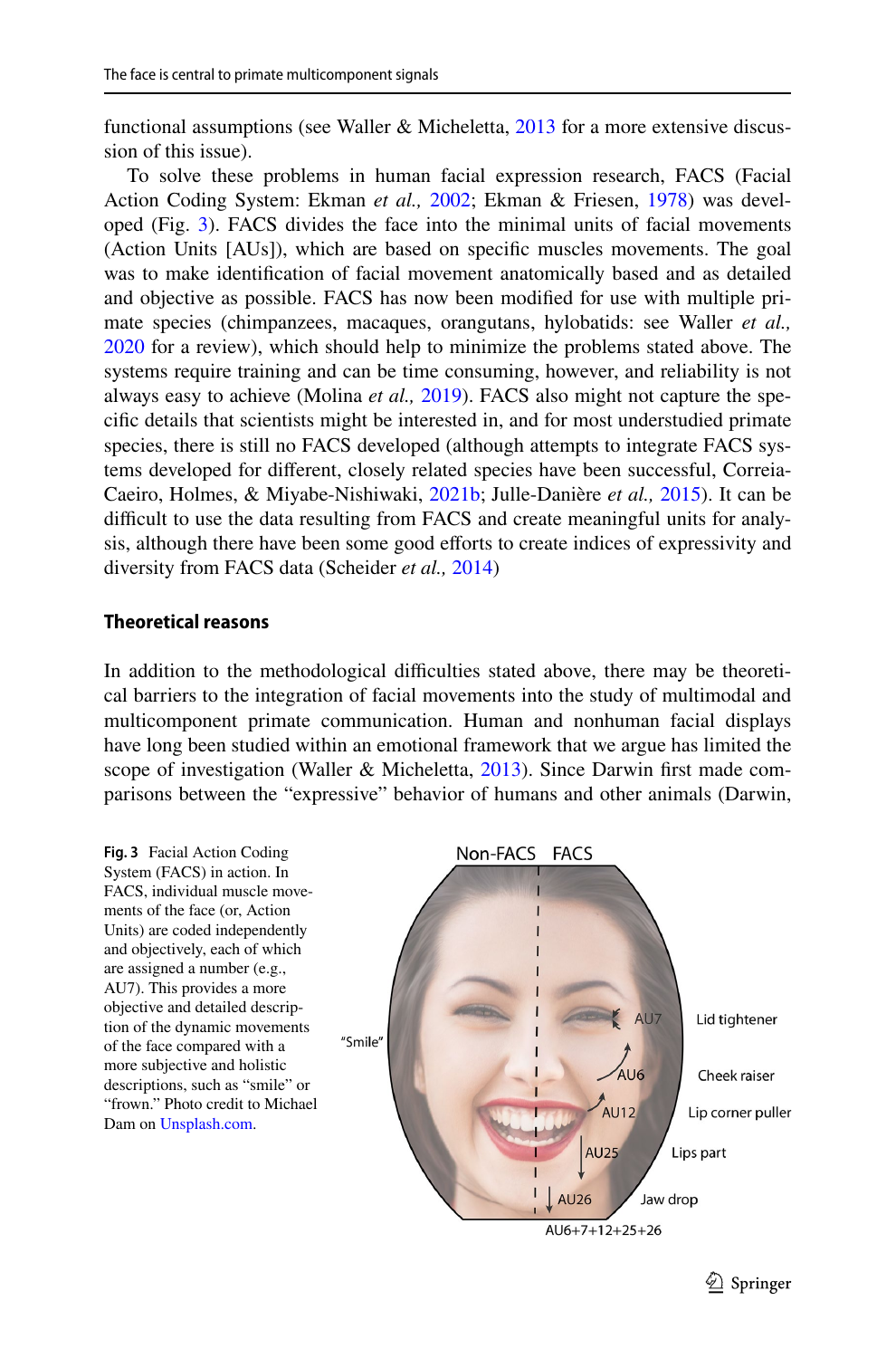[1872](#page-13-21)), the scientifc approach has been dominated by an assumption that facial displays are involuntary, innate, and refexive expressions of emotion strongly associated with physiological and subjective processes. As such, despite almost always occurring within social interaction, their role as communicative agents has received only minor attention. Instead, the focus has been on what facial behavior can reveal about the emotional state of the sender. Signal value has been considered mainly in terms of whether and how observers can discern the feeling state of the sender, rather than what they can do with that information. Communicative content therefore is, a priori, understood to relay the emotion of the sender, with the potential adaptive consequences of this communication rarely considered.

This assumed close link between felt emotion, facial behavior, and perceived emotion, however, has been challenged in humans (Barrett *et al.,* [2019\)](#page-12-5), and so it likely that a similar complex and messy relationship between emotion and facial movement exists in nonhumans. There is an argument for some correlation between internal state and behavior in primates (Kret *et al.,* [2020\)](#page-14-21), but whether this relationship exists for facial expression is debated. The alternative approach (that we support) is rooted in behavioral ecology, is arguably more adaptationist, and posits that facial displays signal the likely behavior of the sender and can be conceptualised as predictive cues (Fridlund, [1994](#page-13-22), [2017;](#page-13-23) Waller, [2017\)](#page-16-8). Releasing facial displays from a narrow defnition of emotion opens up new avenues for investigation, including their likely role in social communication, be it multimodal, multicomponent, or unimodal. Whether the communicative signals are intentionally produced and underpinned by complex cognition is irrelevant to ascertain whether information is transmitted and whether there are behavioral consequences. However, acknowledging that facial signals *can* be communicative makes questions of intentionality, fexibility, referentiality, and complexity more pertinent.

### **Conclusion: Is the face central to multicomponent signals and does this matter?**

We have argued that the face is central to primate communication. In sum, the attention-grabbing salience of the primate face, regardless of whether there is facial movement present (or whether the face is displaying an adaptive communicative signal), means that the face is relevant in any behavioral communicative signal and therefore adds an additional communicative component. In a sense, we are arguing that the face *makes* all nonfacial communication multicomponent. Whether the face is visible or not is relevant, of course, but it is still conspicuous via its absence. An absent face means that the sender cannot see the receiver, which is highly relevant information for primates, most of which have been shown to follow the gaze of con-specifics (Rosati & Hare, [2009\)](#page-15-23) and change behavior accordingly.

Fortunately, widening the net to include the face when studying primate communication need not be overly burdensome. As discussed, some of the methods to capture facial behavior can be onerous and time consuming (e.g., FACS), but it also could be sufficient to record simple variables in real time (face visible to receiver: yes/no; face static or moving: yes/no). Gesture researchers do already record much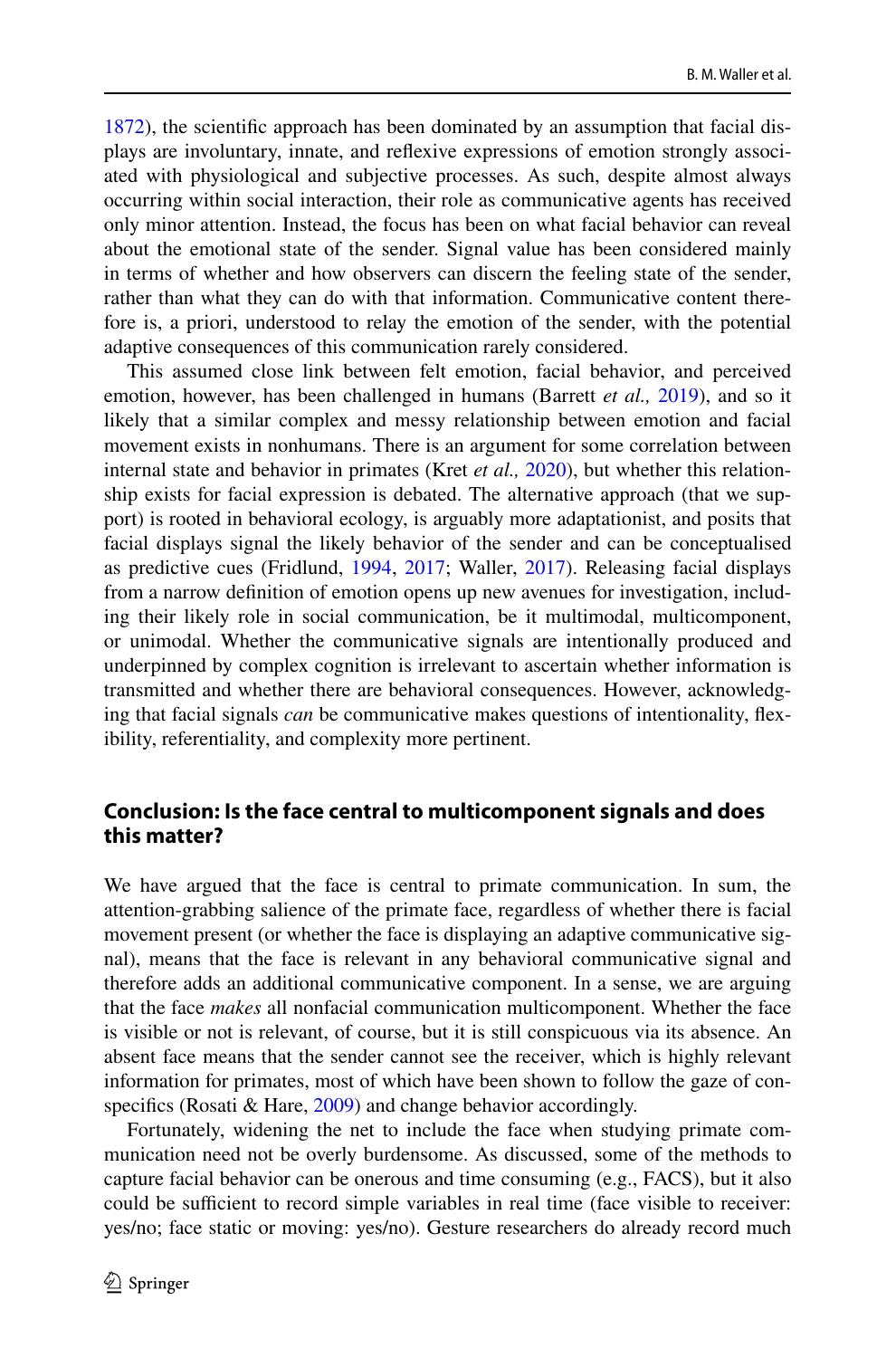of this information, but often in the context of the producer and not receiver (Liebal *et al.,* [2014](#page-14-0)). Alternatively, FACS can be used in a reduced form to record specifc AUs, or combinations of AUs, if they are of specifc interest. Finally, and most importantly, checking a priori assumptions about what faces do and what information they contain is a necessary step forward to advance our understanding of primate communication. Specifcally, we need to move beyond the dominant emotional framework. Empirical data are needed to demonstrate how faces contribute to primate communication (also true for gestures and vocalisations). If we are to make meaningful comparisons between these diferent behaviors and draw conclusions about diferences that justify a priori assumptions, we need to collect comparable data.

In short, the face has grown in importance throughout primate evolution and carries a wealth of information that can be extracted by conspecifcs. If we want to understand the form and function of primate multicomponent and multimodal communication, how it evolved, and how human communication is and is not related, we always need to consider the face in primate communication.

**Acknowledgments** The development of this paper has been partly supported by Horizon 2020 European Research Council Consolidator Grant 864694 (FACEDIFF) to BW. The authors are grateful to the guest editor of this special issue plus two anonymous reviewers for insightful and helpful comments on various iterations of this manuscript.

**Open Access** This article is licensed under a Creative Commons Attribution 4.0 International License, which permits use, sharing, adaptation, distribution and reproduction in any medium or format, as long as you give appropriate credit to the original author(s) and the source, provide a link to the Creative Commons licence, and indicate if changes were made. The images or other third party material in this article are included in the article's Creative Commons licence, unless indicated otherwise in a credit line to the material. If material is not included in the article's Creative Commons licence and your intended use is not permitted by statutory regulation or exceeds the permitted use, you will need to obtain permission directly from the copyright holder. To view a copy of this licence, visit [http://creativecommons.org/licen](http://creativecommons.org/licenses/by/4.0/) [ses/by/4.0/](http://creativecommons.org/licenses/by/4.0/).

# **References**

- <span id="page-12-2"></span>Aviezer, H., Hassin, R. R., Ryan, J., Grady, C., Susskind, J., Anderson, A., Moscovitch, M., & Bentin, S. (2008). Angry, disgusted, or afraid? Studies on the malleability of emotion perception. *Psychological Science, 19*(7), 724–732. [https://doi.org/10.1111/j.1467-9280.2008.02148.x.](https://doi.org/10.1111/j.1467-9280.2008.02148.x)
- <span id="page-12-3"></span>Bard, K. A., Myowa-Yamakoshi, M., Tomonaga, M., Tanaka, M., Costall, A., & Matsuzawa, T. (2005). Group diferences in the mutual gaze of chimpanzees (Pan troglodytes). *Developmental Psychology, 41*(4), 616.
- <span id="page-12-5"></span>Barrett, L. F., Adolphs, R., Marsella, S., Martinez, A. M., & Pollak, S. D. (2019). Emotional expressions reconsidered: Challenges to inferring emotion from human facial movements. *Psychological Science in the Public Interest, 20*(1), 1–68. <https://doi.org/10.1177/1529100619832930>.
- <span id="page-12-0"></span>Bernstein, M., & Yovel, G. (2015). Two neural pathways of face processing: A critical evaluation of current models. *Neuroscience and Biobehavioral Reviews, 55*, 536–546. [https://doi.org/10.1016/j.neubi](https://doi.org/10.1016/j.neubiorev.2015.06.010) [orev.2015.06.010](https://doi.org/10.1016/j.neubiorev.2015.06.010).
- <span id="page-12-4"></span>Bethell, E. J., Vick, S.-J., & Bard, K. A. (2007). Measurement of eye-gaze in chimpanzees (Pan troglodytes). *American Journal of Primatology, 69*(5), 562–575.
- <span id="page-12-1"></span>Binetti, N., Harrison, C., Coutrot, A., Johnston, A., & Mareschal, I. (2016). Pupil dilation as an index of preferred mutual gaze duration. *Royal Society Open Science, 3*(7), 160086.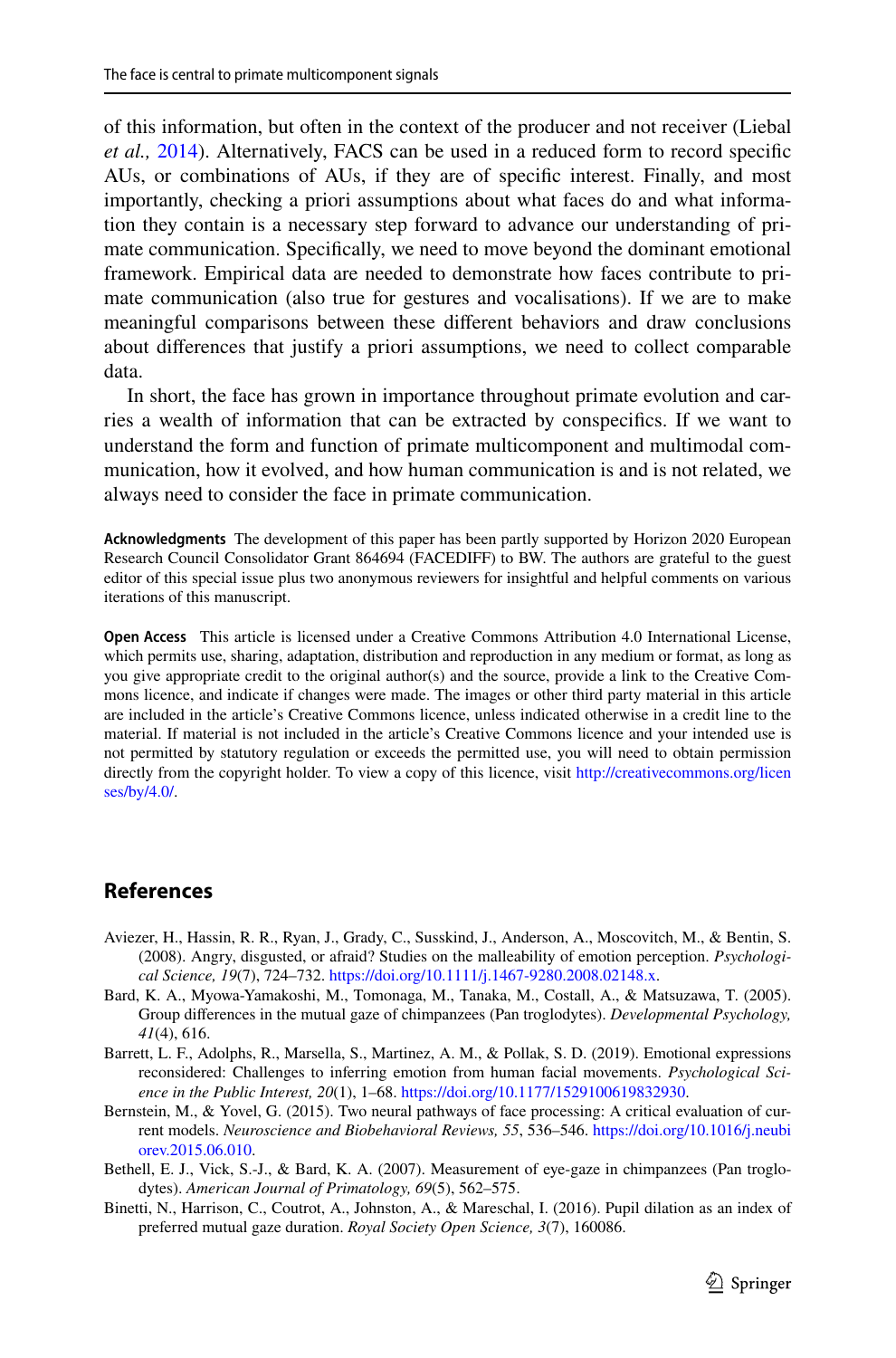- <span id="page-13-14"></span>Bovet, D., & Deputte, B. L. (2009). Matching vocalizations to faces of familiar conspecifcs in greycheeked mangabeys (*Lophocebus albigena*). *Folia Primatologica, 80*(3), 220–232.
- <span id="page-13-5"></span>Burrows, A. M. (2008). The facial expression musculature in primates and its evolutionary signifcance. *Bioessays, 30*(3), 212–225.
- <span id="page-13-6"></span>Burrows, A. M., Parr, L. A., Durham, E. L., Matthews, L. C., & Smith, T. D. (2014). Human faces are slower than chimpanzee faces. *PLoS One, 9*(10), e110523.
- <span id="page-13-11"></span>Candolin, U. (2003). The use of multiple cues in mate choice. *Biological Reviews, 78*(4), 575–595. Cambridge Core. <https://doi.org/10.1017/S1464793103006158>.
- <span id="page-13-2"></span>Changizi, M. A., Zhang, Q., & Shimojo, S. (2006). Bare skin, blood and the evolution of primate colour vision. *Biology letters, 2*(2), 217–221. <https://doi.org/10.1098/rsbl.2006.0440>
- <span id="page-13-17"></span>Clark, P. R., Waller, B. M., Burrows, A. M., Julle-Danière, E., Agil, M., Engelhardt, A., & Micheletta, J. (2020). Morphological variants of silent bared-teeth displays have diferent social interaction outcomes in crested macaques (*Macaca nigra*). *American Journal of Physical Anthropology, 173*(3), 411–422. [https://doi.org/10.1002/ajpa.24129.](https://doi.org/10.1002/ajpa.24129)
- <span id="page-13-8"></span>Correia-Caeiro, C., Guo, K., & Mills, D. (2021a). Bodily emotional expressions are a primary source of information for dogs, but not for humans. *Animal Cognition*, 1–13.
- <span id="page-13-20"></span>Correia-Caeiro, C., Holmes, K., & Miyabe-Nishiwaki, T. (2021b). Extending the MaqFACS to measure facial movement in Japanese macaques (*Macaca fuscata*) reveals a wide repertoire potential. *PLoS One, 16*(1), e0245117. <https://doi.org/10.1371/journal.pone.0245117>.
- <span id="page-13-21"></span>Darwin, C. (1872). *The expression of the emotions in man and animals by Charles Darwin*. John Murray.
- <span id="page-13-16"></span>Davila-Ross, M., Jesus, G., Osborne, J., & Bard, K. A. (2015). Chimpanzees (Pan troglodytes) produce the same types of 'laugh faces' when they emit laughter and when they are silent. *PLoS ONE, 10*(6):e0127337.<https://doi.org/10.1371/journal.pone.0127337>
- <span id="page-13-4"></span>Demos, K. E., Kelley, W. M., Ryan, S. L., Davis, F. C., & Whalen, P. J. (2008). Human amygdala sensitivity to the pupil size of others. *Cerebral Cortex, 18*(12), 2729–2734.
- <span id="page-13-1"></span>Dobson, S. D., & Sherwood, C. C. (2011). Correlated evolution of brain regions involved in producing and processing facial expressions in anthropoid primates. *Biology Letters, 7*(1), 86–88. [https://doi.org/10.1098/rsbl.2010.0427.](https://doi.org/10.1098/rsbl.2010.0427)
- <span id="page-13-12"></span>Ekman, P. (1979). About brows: emotional and conversational signals. In M. von Cranach, K. Foppa, W. Lepenies, & D. Ploog (Eds.), *Human Ethology* (pp. 169–248). Cambridge: Cambridge University Press.
- <span id="page-13-19"></span>Ekman, P., & Friesen, W. V. (1978). Facial action coding system: A technique for the measurement of facial movement. *Palo Alto, 3*(2), 5.
- <span id="page-13-10"></span>Ekman, P., Sorenson, E. R., & Friesen, W. V. (1969). Pan-cultural elements in facial displays of emotion. *Science, 164*(3875), 86–88.
- <span id="page-13-18"></span>Ekman, P., Friesen, W. V., & Hager, J. C. (2002). *Facial Action Coding System*. Research Nexus.
- <span id="page-13-15"></span>Evans, T. A., Howell, S., & Westergaard, G. C. (2005). Auditory-visual cross-modal perception of communicative stimuli in tufted capuchin monkeys (Cebus apella). *Journal of Experimental Psychology: Animal Behavior Processes, 31*(4), 399.
- <span id="page-13-3"></span>Flecha-García, M. L. (2010). Eyebrow raises in dialogue and their relation to discourse structure, utterance function and pitch accents in English. *Speech Communication, 13*.
- <span id="page-13-9"></span>Frank, M. C., Amso, D., & Johnson, S. P. (2014). Visual search and attention to faces during early infancy. *Journal of Experimental Child Psychology, 118*, 13–26. [https://doi.org/10.1016/j.jecp.](https://doi.org/10.1016/j.jecp.2013.08.012) [2013.08.012](https://doi.org/10.1016/j.jecp.2013.08.012).
- <span id="page-13-7"></span>Freiwald, W., Duchaine, B., & Yovel, G. (2016). Face processing systems: from neurons to real-world social perception. *Annual Review of Neuroscience, 39*(1), 325–346. [https://doi.org/10.1146/](https://doi.org/10.1146/annurev-neuro-070815-013934) [annurev-neuro-070815-013934.](https://doi.org/10.1146/annurev-neuro-070815-013934)
- <span id="page-13-22"></span>Fridlund, A. J. (1994). *Human Facial Expression: An Evolutionary View*. Academic Press.
- <span id="page-13-23"></span>Fridlund, A. J. (2017). The behavioral ecology view of facial displays, 25 years later. *The Science of Facial Expression*, 77–92.
- <span id="page-13-0"></span>Fröhlich, M., Sievers, C., Townsend, S. W., Gruber, T., & Schaik, C. P. (2019). Multimodal communication and language origins: Integrating gestures and vocalizations. *Biological Reviews, 94*(5), 1809–1829. [https://doi.org/10.1111/brv.12535.](https://doi.org/10.1111/brv.12535)
- <span id="page-13-13"></span>Genty, E., Clay, Z., & Hobaiter, C. (2014). Multi-modal use of a socially directed call in bonobos. *PLoS One, 9*(1), 12.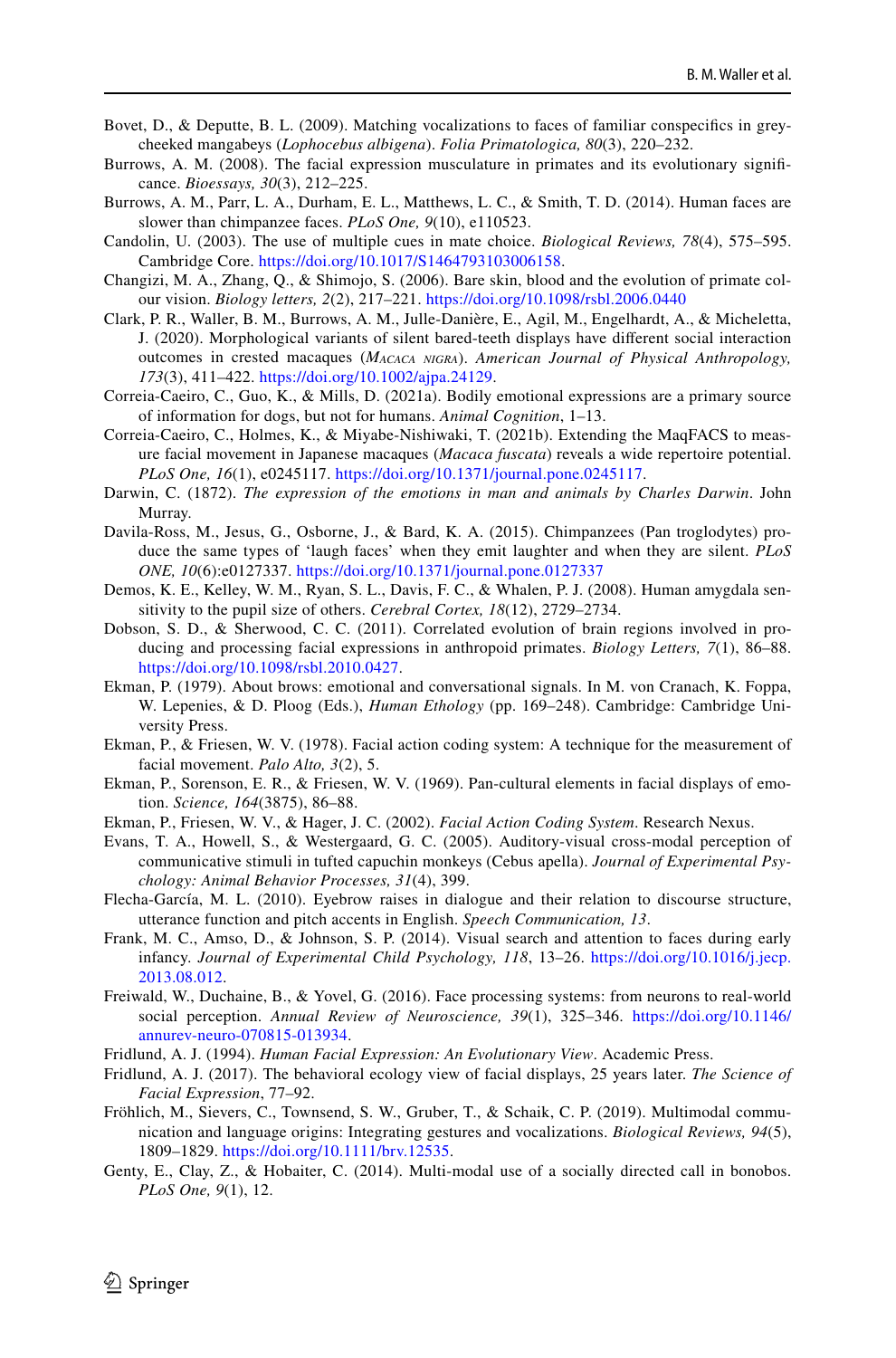- <span id="page-14-14"></span>Ghazanfar, A. A., Maier, J. X., Hofman, K. L., & Logothetis, N. K. (2005). Multisensory integration of dynamic faces and voices in rhesus monkey auditory cortex. *Journal of Neuroscience, 25*(20), 5004–5012.
- <span id="page-14-5"></span>Harrison, N. A., Wilson, C. E., & Critchley, H. D. (2007). Processing of observed pupil size modulates perception of sadness and predicts empathy. *Emotion, 7*(4), 724.
- <span id="page-14-11"></span>Hebets, E. A., & Papaj, D. R. (2005). Complex signal function: Developing a framework of testable hypotheses. *Behavioral Ecology and Sociobiology, 57*(3), 197–214. [https://doi.org/10.1007/](https://doi.org/10.1007/s00265-004-0865-7) [s00265-004-0865-7](https://doi.org/10.1007/s00265-004-0865-7).
- <span id="page-14-9"></span>Higham, J., & Hebets, E. (2013). An introduction to multimodal communication. *Behavioral Ecology and Sociobiology, 67*. <https://doi.org/10.1007/s00265-013-1590-x>.
- <span id="page-14-4"></span>Hiramatsu, C., Melin, A. D., Allen, W. L., Dubuc, C., & Higham, J. P. (2017). Experimental evidence that primate trichromacy is well suited for detecting primate social colour signals. *Proceedings of the Royal Society B: Biological Sciences, 284*(1856), 20162458. [https://doi.org/10.1098/rspb.2016.](https://doi.org/10.1098/rspb.2016.2458) [2458](https://doi.org/10.1098/rspb.2016.2458).
- <span id="page-14-18"></span>Hobaiter, C., Byrne, R. W., & Zuberbühler, K. (2017). Wild chimpanzees' use of single and combined vocal and gestural signals. *Behavioral Ecology and Sociobiology, 71*(6), 1–13.
- <span id="page-14-13"></span>Holle, H., & Gunter, T. C. (2007). The Role of Iconic Gestures in Speech Disambiguation: ERP Evidence. *Journal of Cognitive Neuroscience, 19*(7), 1175–1192. [https://doi.org/10.1162/jocn.2007.](https://doi.org/10.1162/jocn.2007.19.7.1175) [19.7.1175](https://doi.org/10.1162/jocn.2007.19.7.1175).
- <span id="page-14-12"></span>Holler, J., & Levinson, S. C. (2019). Multimodal language processing in human communication. *Trends in Cognitive Sciences, 23*(8), 639–652. [https://doi.org/10.1016/j.tics.2019.05.006.](https://doi.org/10.1016/j.tics.2019.05.006)
- <span id="page-14-15"></span>Izumi, A., & Kojima, S. (2004). Matching vocalizations to vocalizing faces in a chimpanzee (Pan troglodytes). *Animal Cognition, 7*(3), 179–184.
- <span id="page-14-20"></span>Julle-Danière, É., Micheletta, J., Whitehouse, J., Joly, M., Gass, C., Burrows, A. M., & Waller, B. M. (2015). *MaqFACS* (Macaque Facial Action Coding System) can be used to document facial movements in Barbary macaques ( *Macaca sylvanus)*. *PeerJ, 3*, e1248. [https://doi.org/10.7717/peerj.](https://doi.org/10.7717/peerj.1248) [1248](https://doi.org/10.7717/peerj.1248).
- <span id="page-14-7"></span>Kano, F., & Tomonaga, M. (2009). How chimpanzees look at pictures: A comparative eye-tracking study. *Proceedings of the Royal Society B: Biological Sciences, 276*(1664), 1949–1955. [https://doi.org/10.](https://doi.org/10.1098/rspb.2008.1811) [1098/rspb.2008.1811](https://doi.org/10.1098/rspb.2008.1811).
- <span id="page-14-21"></span>Kret, M. E., Prochazkova, E., Sterck, E. H. M., & Clay, Z. (2020). Emotional expressions in human and non-human great apes. *Neuroscience & Biobehavioral Reviews, 115*, 378–395. [https://doi.org/10.](https://doi.org/10.1016/j.neubiorev.2020.01.027) [1016/j.neubiorev.2020.01.027.](https://doi.org/10.1016/j.neubiorev.2020.01.027)
- <span id="page-14-0"></span>Liebal, K., Waller, B. M., Slocombe, K. E., & Burrows, A. M. (2014). *Primate communication: A multimodal approach*. Cambridge University Press.
- <span id="page-14-8"></span>Lueschow, A., Sander, T., Boehm, S. G., Nolte, G., Trahms, L., & Curio, G. (2004). Looking for faces: Attention modulates early occipitotemporal object processing. *Psychophysiology, 41*(3), 350–360. <https://doi.org/10.1111/j.1469-8986.2004.00159.x>.
- <span id="page-14-6"></span>Martin, J. S., Staes, N., Weiss, A., Stevens, J. M. G., & Jaeggi, A. V. (2019). Facial width-to-height ratio is associated with agonistic and afliative dominance in bonobos (Pan paniscus). *Biology Letters, 15*(8), 20190232.
- <span id="page-14-10"></span>Micheletta, J., Engelhardt, A., Matthews, L. E. E., Agil, M., & Waller, B. M. (2013). Multicomponent and multimodal lipsmacking in crested macaques (Macaca nigra). *American Journal of Primatology, 75*(7), 763–773.
- <span id="page-14-1"></span>Mitchell, J. F., Reynolds, J. H., & Miller, C. T. (2014). Active vision in marmosets: a model system for visual neuroscience. *The Journal of Neuroscience, 34*(4), 1183. [https://doi.org/10.1523/JNEUR](https://doi.org/10.1523/JNEUROSCI.3899-13.2014) [OSCI.3899-13.2014.](https://doi.org/10.1523/JNEUROSCI.3899-13.2014)
- <span id="page-14-19"></span>Molina, A., Florkiewicz, B., & Cartmill, E. (2019). Exploring sources of variation in inter-observer reliability scoring of facial expressions using the ChimpFACS. *The FASEB Journal, 33*(S1), 774–779.
- <span id="page-14-3"></span>Molnár, Z., Kaas, J. H., de Carlos, J. A., Hevner, R. F., Lein, E., & Němec, P. (2014). Evolution and development of the mammalian cerebral cortex. *Brain, Behavior and Evolution, 83*(2), 126–139. <https://doi.org/10.1159/000357753>.
- <span id="page-14-2"></span>Nahm, F. K. D., Perret, A., Amaral, D. G., & Albright, T. D. (1997). How Do Monkeys Look at Faces? *Journal of Cognitive Neuroscience, 9*(5), 611–623. [https://doi.org/10.1162/jocn.1997.9.5.611.](https://doi.org/10.1162/jocn.1997.9.5.611)
- <span id="page-14-17"></span>Oña, L. S., Sandler, W., & Liebal, K. (2019). A stepping stone to compositionality in chimpanzee communication. *PeerJ, 7*, e7623. <https://doi.org/10.7717/peerj.7623>.
- <span id="page-14-16"></span>Parr, L. A. (2004). Perceptual biases for multimodal cues in chimpanzee (Pan troglodytes) afect recognition. *Animal Cognition, 7*(3), 171–178.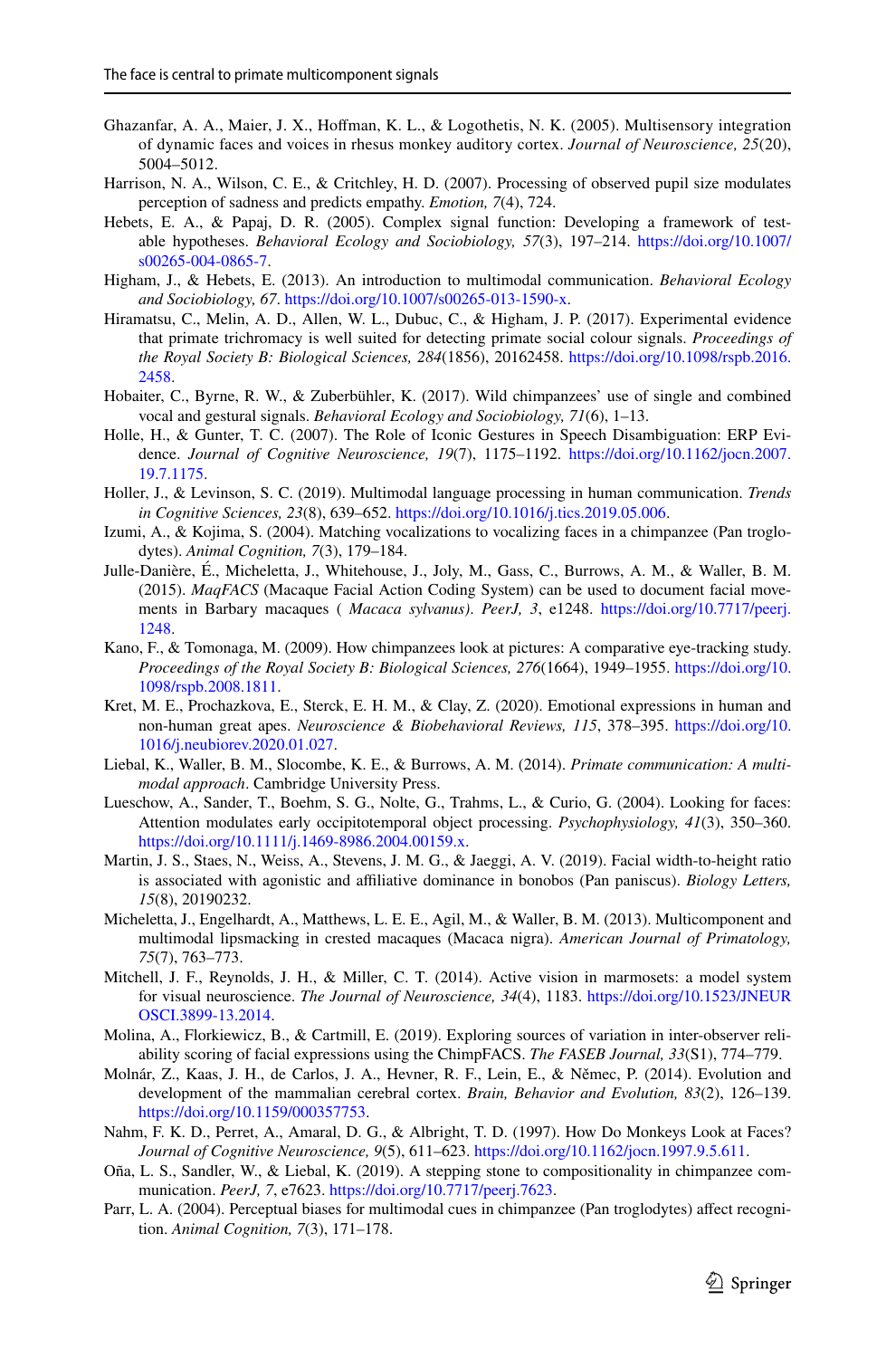- <span id="page-15-6"></span>Parr L. A. (2011). The evolution of face processing in primates. Philosophical transactions of the Royal Society of London. *Series B, Biological sciences, 366*(1571), 1764–1777. [https://doi.org/10.1098/](https://doi.org/10.1098/rstb.2010.0358) [rstb.2010.0358](https://doi.org/10.1098/rstb.2010.0358)
- <span id="page-15-8"></span>Parr, L. A., & de Waal, F. B. M. (1999). Visual kin recognition in chimpanzees. *Nature, 399*(6737), 647– 648.<https://doi.org/10.1038/21345>.
- <span id="page-15-10"></span>Parr, L. A., Heintz, M., & Pradhan, G. (2008). Rhesus monkeys (Macaca mulatta) lack expertise in face processing. *Journal of Comparative Psychology, 122*(4), 390.
- <span id="page-15-20"></span>Partan, S. R. (1998). Multimodal communication: The integration of visual and vocal signals by rhesus macaques. *Unpublished Doctoral Dissertation). University of California, Davis*.
- <span id="page-15-18"></span>Partan, S. R. (2002). Single and multichannel signal composition: Facial expressions and vocalizations of rhesus macaques (*Macaca mulatta*). *Behaviour, 139*(8), 993–1027.
- <span id="page-15-0"></span>Partan, S. R., & Marler, P. (1999). Communication goes multimodal. *Science, 283*(5406), 1272–1273. <https://doi.org/10.1126/science.283.5406.1272>.
- <span id="page-15-13"></span>Partan, S. R., & Marler, P. (2005). Issues in the classifcation of multimodal communication signals. *The American Naturalist, 166*(2), 231–245.
- <span id="page-15-7"></span>Paukner, A., Huntsberry, M. E., & Suomi, S. J. (2010). Visual discrimination of male and female faces by infant rhesus macaques. *Developmental Psychobiology: The Journal of the International Society for Developmental Psychobiology, 52*(1), 54–61.
- <span id="page-15-19"></span>Rigaill, L., MacIntosh, A. J., Higham, J. P., Winters, S., Shimizu, K., Mouri, K., Furuichi, T., & Garcia, C. (2015). Multimodal advertisement of pregnancy in free-ranging female Japanese macaques (Macaca fuscata). *PLoS One, 10*(8), e0135127.
- <span id="page-15-23"></span>Rosati, A. G., & Hare, B. (2009). Looking past the model species: Diversity in gaze-following skills across primates. *Current Opinion in Neurobiology, 19*(1), 45–51. [https://doi.org/10.1016/j.conb.](https://doi.org/10.1016/j.conb.2009.03.002) [2009.03.002](https://doi.org/10.1016/j.conb.2009.03.002).
- <span id="page-15-1"></span>Rowe, C. (1999). Receiver psychology and the evolution of multicomponent signals. *Animal Behaviour, 58*(5), 921–931. [https://doi.org/10.1006/anbe.1999.1242.](https://doi.org/10.1006/anbe.1999.1242)
- <span id="page-15-5"></span>Sadr, J., Jarudi, I., & Sinha, P. (2003). The role of eyebrows in face recognition. *Perception, 32*(3), 285– 293.<https://doi.org/10.1068/p5027>.
- <span id="page-15-17"></span>Sandler, W., & Lillo-Martin, D. C. (2006). *Sign language and linguistic universals*. Cambridge University Press.
- <span id="page-15-4"></span>Santana, S. E., Lynch Alfaro, J., & Alfaro, M. E. (2012). Adaptive evolution of facial colour patterns in neotropical primates. *Proceedings of the Royal Society B: Biological Sciences, 279*(1736), 2204– 2211.<https://doi.org/10.1098/rspb.2011.2326>.
- <span id="page-15-22"></span>Scheider, L., Liebal, K., Oña, L., Burrows, A., & Waller, B. M. (2014). A comparison of facial expression properties in fve hylobatid species: Facial expressions in hylobatids. *American Journal of Primatology, 76*(7), 618–628. [https://doi.org/10.1002/ajp.22255.](https://doi.org/10.1002/ajp.22255)
- <span id="page-15-16"></span>Seyfarth, R., & Cheney, D. (1990). The assessment by vervet monkeys of their own and another species' alarm calls. *Animal Behaviour, 40*(4), 754–764.
- <span id="page-15-3"></span>Sherwood, C. C. (2005). Comparative anatomy of the facial motor nucleus in mammals, with an analysis of neuron numbers in primates. *The Anatomical Record Part A: Discoveries in Molecular, Cellular, and Evolutionary Biology, 287A*(1), 1067–1079. [https://doi.org/10.1002/ar.a.20259.](https://doi.org/10.1002/ar.a.20259)
- <span id="page-15-2"></span>Slocombe, K. E., Waller, B. M., & Liebal, K. (2011). The language void: The need for multimodality in primate communication research. *Animal Behaviour, 81*(5), 919–924. [https://doi.org/10.1016/j.](https://doi.org/10.1016/j.anbehav.2011.02.002) [anbehav.2011.02.002.](https://doi.org/10.1016/j.anbehav.2011.02.002)
- <span id="page-15-11"></span>Stein, T., Peelen, M. V., & Sterzer, P. (2011). Adults' awareness of faces follows newborns' looking preferences. *PLoS One, 6*(12), 1–6. [https://doi.org/10.1371/journal.pone.0029361.](https://doi.org/10.1371/journal.pone.0029361)
- <span id="page-15-15"></span>Taglialatela, J. P., Russell, J. L., Schaefer, J. A., & Hopkins, W. D. (2011). Chimpanzee Vocal Signaling Points to a Multimodal Origin of Human Language. *PLoS One, 6*(4), e18852. [https://doi.org/10.](https://doi.org/10.1371/journal.pone.0018852) [1371/journal.pone.0018852.](https://doi.org/10.1371/journal.pone.0018852)
- <span id="page-15-14"></span>Taglialatela, J. P., Russell, J. L., Pope, S. M., Morton, T., Bogart, S., Reamer, L. A., Schapiro, S. J., & Hopkins, W. D. (2015). Multimodal communication in chimpanzees. *American Journal of Primatology, 77*(11), 1143–1148.
- <span id="page-15-12"></span>Tomasello, M. (2010). *Origins of human communication*. MIT press.
- <span id="page-15-21"></span>Van Hoof, J. (1972). A comparative approach to the phylogeny of laughter and smiling. *Non-Verbal Communication*, 209–241.
- <span id="page-15-9"></span>Waitt, C., & Little, A. C. (2006). Preferences for Symmetry in Conspecific Facial Shape Among Macaca mulatta. *International Journal of Primatology, 27*(1), 133–145. [https://doi.org/10.1007/](https://doi.org/10.1007/s10764-005-9015-y) [s10764-005-9015-y.](https://doi.org/10.1007/s10764-005-9015-y)